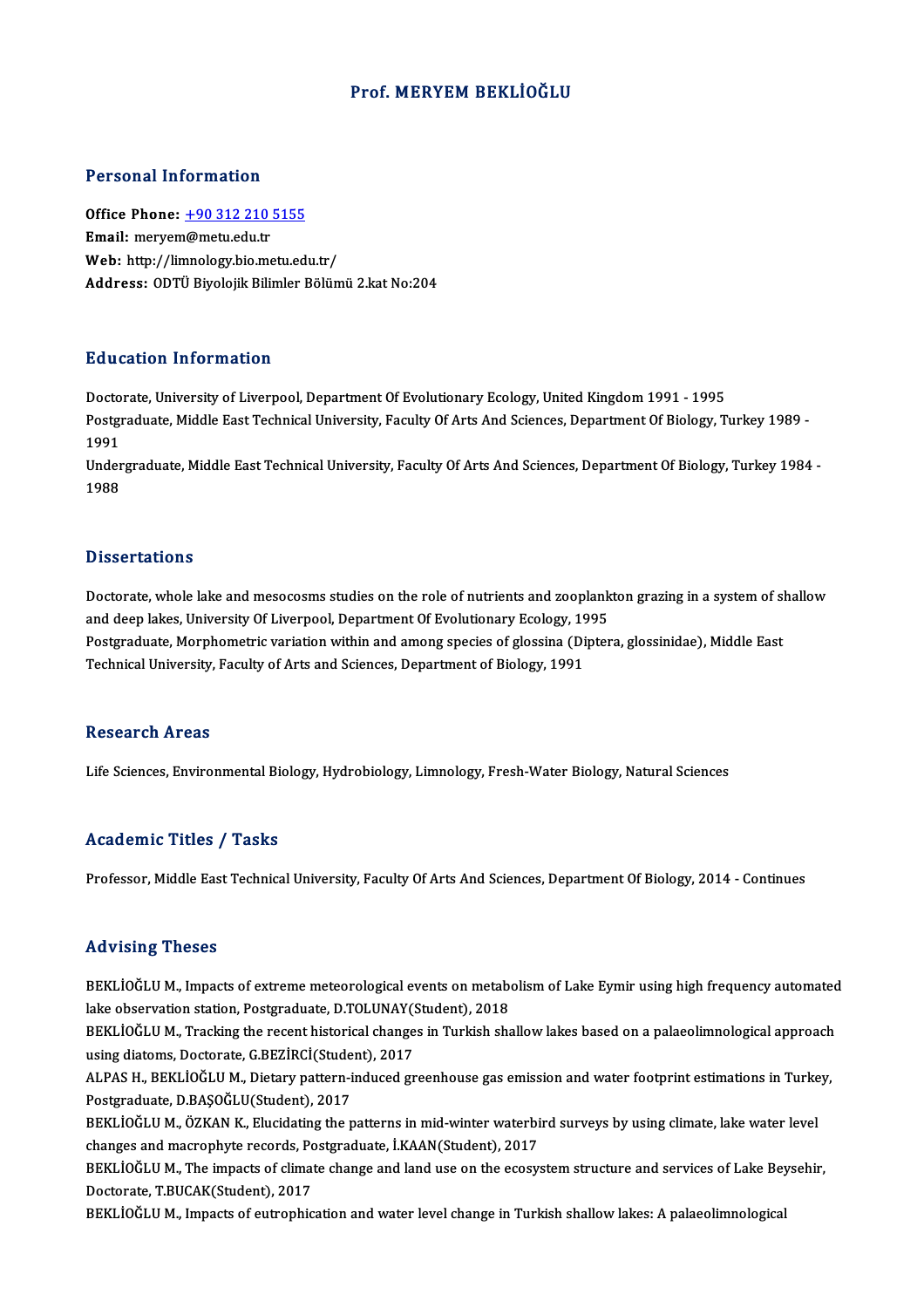approach utilizing plant remains and marker pigments, Doctorate, E.ESTER(Student), 2016<br>PEKLIOČLUM, Impects of outrophisation and climate change on phytoplankton community

BEKLİOĞLU M., Impacts of eutrophication and climate change on phytoplankton community structure, size diversity, and<br>phytoplankton based ecological status, Doctorate, S.ERDOĞAN(Student), 2016 approach utilizing plant remains and marker pigments, Doctorate, E.ESTER(Student)<br>BEKLİOĞLU M., Impacts of eutrophication and climate change on phytoplankton<br>phytoplankton based ecological status, Doctorate, Ş.ERDOĞAN(Stud BEKLİOĞLU M., Impacts of eutrophication and climate change on phytoplankton community structure, size diversity, a<br>phytoplankton based ecological status, Doctorate, Ş.ERDOĞAN(Student), 2016<br>BEKLİOĞLU M., The role of hydrau

phytoplankton based ecc<br>BEKLİOĞLU M., The role<br>J.EMMA(Student), 2016<br>PEKLİOĞLU M. Modeling BEKLİOĞLU M., The role of hydraulic loading and nutrients in the ecology of mediterranean shallow lakes, Doctorate,<br>J.EMMA(Student), 2016<br>BEKLİOĞLU M., Modeling impacts of eutrophication and climate change in Lake Eymi·r u

J.EMMA(Student), 2016<br>BEKLİOĞLU M., Modeling im<br>E.KUZYAKA(Student), 2015<br>BEKLİOĞLU M. Impact of nu BEKLİOĞLU M., Modeling impacts of eutrophication and climate change in Lake Eymi•r using pclake model, Postgradua<br>E.KUZYAKA(Student), 2015<br>BEKLİOĞLU M., Impact of nutrient and water level changes on submerged macrophytes a

E.KUZYAKA(Student), 2015<br>BEKLİOĞLU M., Impact of nutrient and water level changes on submerged macrophytes along a latitudinal gradient: A<br>Pan-European mesocosm experiment, Postgraduate, Z.ERSOY(Student), 2015 BEKLİOĞLU M., Impact of nutrient and water level changes on submerged macrophytes along a latitudinal gradient:<br>Pan-European mesocosm experiment, Postgraduate, Z.ERSOY(Student), 2015<br>BEKLİOĞLU M., Comparing ecological stru

Pan-European mesocosm experiment, Po:<br>BEKLİOĞLU M., Comparing ecological stru<br>Postgraduate, A.SERHAN(Student), 2015<br>PU CİN G. G., PEKLİOĞLU M., The influenc BEKLİOĞLU M., Comparing ecological structure of Turkish shallow lakes between the seasons, and wet & dry years,<br>Postgraduate, A.SERHAN(Student), 2015<br>BİLGİN C. C. , BEKLİOĞLU M., The influence of land use and the catchment

Postgraduate, A.SERHAN(Student), 2015<br>BİLGİN C. C. , BEKLİOĞLU M., The influence of land use and the catchment properties on the trophic status of shallow<br>lakes in Turkey, Postgraduate, S.PEREN(Student), 2015 BİLGİN C. C. , BEKLİOĞLU M., The influence of land use and the catchment properties on the trophic status of shallow<br>lakes in Turkey, Postgraduate, S.PEREN(Student), 2015<br>BEKLİOĞLU M., Modeling impacts of eutrophication an

lakes in Turkey, Postgradu:<br>BEKLİOĞLU M., Modeling in<br>E.Kuzyaka(Student), 2015<br>PEKLİOĞLU M. Estimation BEKLİOĞLU M., Modeling impacts of eutrophication and climate change in lake eymir using pclake model, Postgraduate,<br>E.Kuzyaka(Student), 2015<br>BEKLİOĞLU M., Estimation of carbon dioxide flux in shallow lakes in turkey, Postg

E.Kuzyaka(Student), 2015<br>BEKLİOĞLU M., Estimation of carbon dioxide flux in shallow lakes in turkey, Postgraduate, J.KALVENAS(Student), 2<br>BEKLİOĞLU M., Salinity inference in inland Turkish shallow lakes based on paleoecolo BEKLİOĞLU M., Estimation of carb<br>BEKLİOĞLU M., Salinity inference<br>Doctorate, A.İDİL(Student), 2013<br>BEKLİOĞLU M., İmpast of yutar lo BEKLİOĞLU M., Salinity inference in inland Turkish shallow lakes based on paleoecology using sub-fossil cladocera,<br>Doctorate, A.İDİL(Student), 2013<br>BEKLİOĞLU M., Impact of water level fluctuations and fish on macroinverteb

Doctorate, A.İDİL(Student), 2013<br>BEKLİOĞLU M., Impact of water level fluctuations and fish on macroinvertebrate c<br>shallow lakes-A mesocosm approach, Postgraduate, E.SARAOĞLU(Student), 2012<br>BEKLİOĞLU M. Impact of tan dayın BEKLİOĞLU M., Impact of water level fluctuations and fish on macroinvertebrate community and periphyton growth in<br>shallow lakes-A mesocosm approach, Postgraduate, E.SARAOĞLU(Student), 2012<br>BEKLİOĞLU M., Impact of top down

shallow lakes-A mesocosm approach, Postgraduate, E.SARAOĞLU(Student), 2012<br>BEKLİOĞLU M., Impact of top down and bottom up controls on the microbial loop in Turkish shallow lakes : space for<br>time substitute, monitoring and BEKLİOĞLU M., Impact of top down and bottom up controls on the microbial loop in Turkish shallow lakes : space for<br>time substitute, monitoring and mesocosm approaches, Doctorate, A.Özen(Student), 2012<br>BEKLİOĞLU M., Impact

time substitute, monitoring and mesocosm approaches, Doctorate, A.Özen(Student), 2012<br>BEKLİOĞLU M., Impact of top down and bottom up controls on the microbial loop in Turkish<br>time substitute, monitoring and mesocosms appro BEKLİOĞLU M., Impact of top down and bottom up controls on the microbial loop in Turkish shallow lakes: Sp<br>time substitute, monitoring and mesocosms approaches, Doctorate, A.ÖZEN(Student), 2012<br>BEKLİOĞLU M., Zooplankton ad

time substitute, monitoring and mesocosms approaches, Doctorate, A.ÖZEN(Student), 2012<br>BEKLİOĞLU M., Zooplankton adaptation strategies against fish predation in Turkish shallow lakes, Doctorate,<br>Ü.NİHAN(Student), 2012

BEKLIOĞLUM., Impacts of nutrients on periphyton growth and periphyton-macroinvertebrates interactions in shallow lakes: A mesocosm experiment, Postgraduate, N.FİLİZ(Student), 2012 BEKLİOĞLU M., Impacts of nutrients on periphyton growth and periphyton-macroinvertebrates interactions in shallo<br>lakes: A mesocosm experiment, Postgraduate, N.FİLİZ(Student), 2012<br>BEKLİOĞLU M., Determining the roles of wat

lakes: A mesocosm experiment, Postgraduate, N.FİLİZ(Student), 2012<br>BEKLİOĞLU M., Determining the roles of water level and fish predation<br>using mesocosm experiment, Postgraduate, T.BUCAK(Student), 2011<br>PEKLİOĞLU M. Poloolim BEKLİOĞLU M., Determining the roles of water level and fish predation on submerged plant growth in shallow lak<br>using mesocosm experiment, Postgraduate, T.BUCAK(Student), 2011<br>BEKLİOĞLU M., Paleolimnological assessment of p

using mesocosm experiment, Postgraduate, T.BUCAK(Student), 2011<br>BEKLİOĞLU M., Paleolimnological assessment of past aquatic vegetation dynamics and ecosystem state in Turkish<br>shallow lakes, Postgraduate, E.ESTER(Student), 2 BEKLİOĞLU M., Paleolimnological assessment of past aquatic vegetation dynamics and ecosystem state in Turki<br>shallow lakes, Postgraduate, E.ESTER(Student), 2009<br>BEKLİOĞLU M., The effect of ecotoxicants on the aquatic food w

shallow lakes, Postgradu<br>BEKLİOĞLU M., The effe<br>S.BANU(Student), 2009<br>BEKLİOĞLU M. Polaslim BEKLİOĞLU M., The effect of ecotoxicants on the aquatic food web and prey-predator relationships, Doctorate,<br>S.BANU(Student), 2009<br>BEKLİOĞLU M., Paleolimnological assessment of past aquatic vegetation dynamics and ecosytem

S.BANU(Student), 2009<br>BEKLİOĞLU M., Paleolimnological assessmer<br>lakes, Postgraduate, E.Ester(Student), 2009<br>BEKLİOĞLU M. Role of nitrogen in submeng BEKLİOĞLU M., Paleolimnological assessment of past aquatic vegetation dynamics and ecosytem state in Turkish<br>lakes, Postgraduate, E.Ester(Student), 2009<br>BEKLİOĞLU M., Role of nitrogen in submerged plant development in Medi

lakes, Postgraduate, E.Ester(Student), 2009<br>BEKLİOĞLU M., Role of nitrogen in submerged plant<br>experiment, Postgraduate, K.ÖZKAN(Student), 2008<br>PEKLİOĞLU M. Impacts of multistressors on the surr BEKLİOĞLU M., Role of nitrogen in submerged plant development in Mediterranean climatic zone - a mesocosm<br>experiment, Postgraduate, K.ÖZKAN(Student), 2008<br>BEKLİOĞLU M., Impacts of multistressors on the survival and life hi

experiment, Postgraduate,<br>BEKLİOĞLU M., Impacts of<br>G.BEZİRCİ(Student), 2008<br>PEKLİOĞLU M., Influence o BEKLİOĞLU M., Impacts of multistressors on the survival and life history traits of Daphnia pulex, Postgraduate,<br>G.BEZİRCİ(Student), 2008<br>BEKLİOĞLU M., Influence of large scale atmospheric systems on hydorology and ecology

G.BEZİRCİ(Student), 2008<br>BEKLİOĞLU M., Influence of lar<br>O.KERİMOĞLU(Student), 2008<br>BEKLİOĞLU M. AKYÜBEK S. 7 BEKLİOĞLU M., Influence of large scale atmospheric systems on hydorology and ecology of Turkish lakes, Postgraduat<br>O.KERİMOĞLU(Student), 2008<br>BEKLİOĞLU M., AKYÜREK S. Z. , Monitoring of water clarity, and submerged and eme 0.KERİMOĞLU(Student), 2008<br>BEKLİOĞLU M., AKYÜREK S. Z. , Monitoring of water clarity, and submerged and emergent plant coverages in shallow

BEKLİOĞLU M., AKYÜREK S. Z. , Monitoring of water clarity, and submerged and emergent plant coverages in shallow<br>lake wetlands using remote sensing techniques, Postgraduate, Ö.KARABULUT(Student), 2007<br>BEKLİOĞLU M., Role of

lake wetlands using remote sensing techniques, Postgraduate, Ö.KARABULUT(Student), 2007<br>BEKLİOĞLU M., Role of hydrology, nutrients and fish predation in determining the ecology of<br>Postgraduate, A.Özen(Student), 2006 BEKLİOĞLU M., Role of hydrology, nutrients and fish predation in determining the ecology of a system of shallow lakes,<br>Postgraduate, A.Özen(Student), 2006<br>BEKLİOĞLU M., Role hydrology, sewage effluent diversion and fish on

Postgraduate, A.Özen(Student), 2006<br>BEKLİOĞLU M., Role hydrology, sewage effluent diversion and fish on mass<br>lakes Mogan and Eymir, Turkey, Postgraduate, B.Karapınar(Student), 2005<br>REKLİOĞLU M. Dissolved inorganis pitroson BEKLİOĞLU M., Role hydrology, sewage effluent diversion and fish on mass balance of nutrients in a system of sl<br>lakes Mogan and Eymir, Turkey, Postgraduate, B.Karapınar(Student), 2005<br>BEKLİOĞLU M., Dissolved inorganic nitr

lakes Mogan and Eymir, Turkey, Postgraduate, B.Karapınar(Student), 2005<br>BEKLİOĞLU M., Dissolved inorganic nitrogen removal efficiency of the reed beds surrounding lake Mogan using<br>modeling approaches, Postgraduate, M.Gökme

BEKLIOĞLUM., The impact of water level fluctuations on the development of submerged plants and their role in the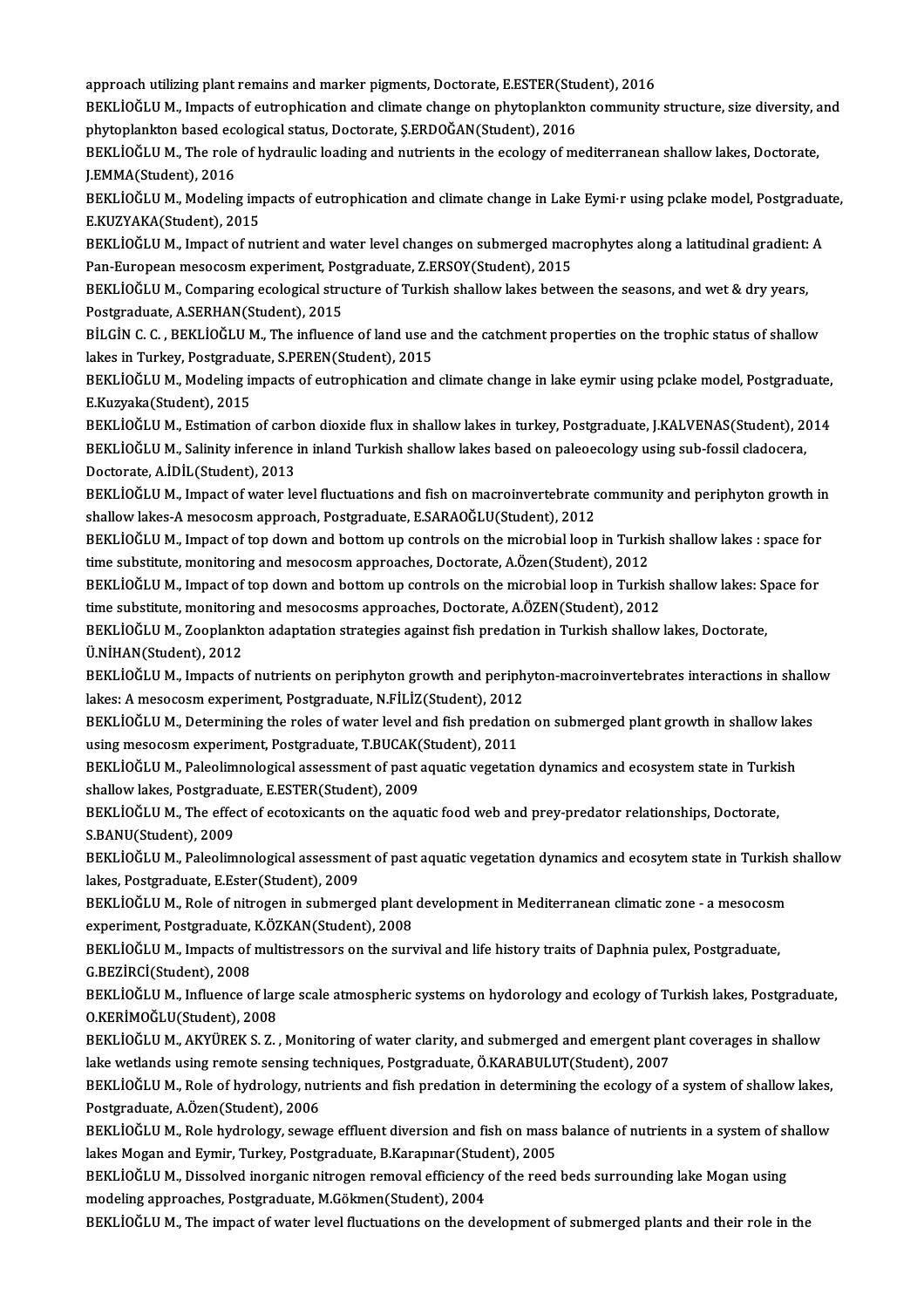clear-water state of Lake Mogan, Turkey, Postgraduate, M.Kisambira(Student), 2003<br>PEKLIOČLU M. Optimiration of laboratory assays of dial vertical misration of Daphri BEKLİOĞLU M., Optimization of laboratory assays of diel vertical migration of Daphnia pulex in determining fish<br>kairomones using bacterial degradation, Postgraduate, P.Zorlu(Student), 2003 clear-water state of Lake Mogan, Turkey, Postgraduate, M.Kisambira(Student), .<br>BEKLİOĞLU M., Optimization of laboratory assays of diel vertical migration of D<br>kairomones using bacterial degradation, Postgraduate, P.Zorlu(S BEKLİOĞLU M., Optimization of laboratory assays of diel vertical migration of Daphnia pulex in determining fish<br>kairomones using bacterial degradation, Postgraduate, P.Zorlu(Student), 2003<br>BEKLİOĞLU M., The roles of hydrol kairomones using bacterial degradation, Postgraduate, P.Zorlu(Student), 2003<br>BEKLİOĞLU M., The roles of hydrology and nutrients in alternative equlibria of two shallow lakes of<br>and lake Mogan: Using monitoring and modeling BEKLİOĞLU M., The roles of hydrology and nutrients in alternative equlibria of two shallow lakes of anatolia, lake Eym<br>and lake Mogan: Using monitoring and modeling approaches., Postgraduate, C.Ozan(Student), 2002<br>BEKLİOĞL and lake Mogan: Using monitoring and modeling approaches., Postgraduate, C.Ozan(Student), 2002<br>BEKLİOĞLU M., The role of submerged macrophytes in stabilising water clarity and the migration pattern of dominant<br>zooplankton BEKLIOĞLUM., The role of submerged macrophytes in stabilising water clarity and the migration pattern of dominant zooplankton in Lake Eymir, Turkey, Postgraduate, M.Sillah (Student), 2002 BEKLİOĞLU M., Combined effects of the 4-nonylphenol and fish kairomones on the survival, morphology and life<br>traits of Daphnia magna Straus, Postgraduate, H.Elif(Student), 2002<br>BEKLİOĞLU M., Alkylphenols in carp and tench traits of Daphnia magna Straus, Postgraduate, H.Elif(Student), 2002<br>BEKLİOĞLU M., Alkylphenols in carp and tench caught from lake Eymir and Kurtboğazı dam lake., Postgraduate,<br>V.Gizem(Student), 2002<br>BEKLİOĞLU M., The verti BEKLİOĞLU M., Alkylphenols in carp and tench caught from lake Eymir and Kurtboğazı dam lake., Postgraduate,<br>V.Gizem(Student), 2002<br>BEKLİOĞLU M., The vertical displacement and life-history traits of Daphnia pulex leydig in V.Gizem(Student), 2002<br>BEKLİOĞLU M., The vert<br>C.Bülent(Student), 2001 BEKLİOĞLU M., The vertical displacement and life-history traits of Daphnia pulex leydig in Lake Eymir<br>Ç.Bülent(Student), 2001<br>BEKLİOĞLU M., Contemporary limnology of Çubuk II Dam Lake, Postgraduate, M.Kıllı(Student), 1999<br> Ç.Bülent(Student), 2001<br>BEKLİOĞLU M., Contemporary limnology of Çubuk II Dam Lake, Postgraduate, M.Kıllı(Student), 1999<br>BEKLİOĞLU M., Pelagic trophic interactions: clear versus turbid water states in Lake Mogan and Lake Ey

BEKLİOĞLU M., Contemporary limnolog<br>BEKLİOĞLU M., Pelagic trophic interacti<br>Postgraduate, S.Levent(Student), 1998

# Postgraduate, S.Levent(Student), 1998<br>Articles Published in Journals That Entered SCI, SSCI and AHCI Indexes

rticles Published in Journals That Entered SCI, SSCI and AHCI Indexes<br>I. Effects of a microplastic mixture differ across trophic levels and taxa in a freshwater food web: In situd a microplastic mi<br>Effects of a microplastic mi<br>situ mesocosm experiment<br>Vidia D, VALCIN C, Jovenović Effects of a microplastic mixture differ across trophic levels and taxa in a freshwater food web<br>situ mesocosm experiment<br>Yıldız D., YALÇIN G., Jovanović B., Boukal D. S. , Vebrová L., Riha D., Stanković J., Savić-Zdrakovi

<mark>situ mesocosm ex</mark><br>Yıldız D., YALÇIN G.,<br>Akyürek Y. N. , et al.<br>Scionce of the Total. Yıldız D., YALÇIN G., Jovanović B., Boukal D. S. , Vebrová L., Riha D., Stanković J., Savić<br>Akyürek Y. N. , et al.<br>Science of the Total Environment, vol.836, 2022 (Journal Indexed in SCI Expanded)<br>Enechwater selinisation:

Akyürek Y. N. , et al.<br>Science of the Total Environment, vol.836, 2022 (Journal Indexed in SCI Expanded)<br>II. Freshwater salinisation: a research agenda for a saltier world

- Science of the Total Environment, vol.836, 2022 (Journal Indexed in SCI Expanded)<br>Freshwater salinisation: a research agenda for a saltier world<br>Cunillera-Montcusí D., BEKLİOĞLU M., Cañedo-Argüelles M., Jeppesen E., Ptacni Freshwater salinisation: a research<br>Cunillera-Montcusí D., BEKLİOĞLU M., Cai<br>Berger S. A. , Brucet S., Dugan H. A. , et al.<br>Trands in Esolagy and Evolution, vol 37, r Cunillera-Montcusí D., BEKLİOĞLU M., Cañedo-Argüelles M., Jeppesen E., Ptacnik R., Amorim C. A. , Ar<br>Berger S. A. , Brucet S., Dugan H. A. , et al.<br>Trends in Ecology and Evolution, vol.37, no.5, pp.440-453, 2022 (Journal I Berger S. A. , Brucet S., Dugan H. A. , et al.<br>Trends in Ecology and Evolution, vol.37, no.5, pp.440-453, 2022 (Journal Indexed in SCI Expanded)<br>III. Increased Water Abstraction and Climate Change Have Substantial Effect o
- Trends in Ecology and Evolution, vol.37, no.5, pp.440-453, 2022 (Journal Indexed in SCI Expanded)<br>Increased Water Abstraction and Climate Change Have Substantial Effect on Morphome<br>and Biotic Communities in Lakes: Examples Increased Water Abstraction and Climate Change Have Substantial Effect on Morphometry, Salinity<br>and Biotic Communities in Lakes: Examples from the Semi-Arid Burdur Basin (Turkey)<br>Colak M. A. , Oztas B., ÖZGENCİL İ. K. , So and Biotic Communities in Lakes: Examples from the Semi-Arid Burdur Basin (Turkey)<br>Colak M. A., Oztas B., ÖZGENCİL İ. K., Soyluer M., Korkmaz M., Ramirez-Garcia A., Metin M., Yilmaz G<br>TAVŞANOĞLU Ü. N., et al.<br>WATER, vol.14 Colak M. A., Oztas B., ÖZGENCİL İ. K., Soyluer M., Korkmaz M., Ramirez-Garcia A., Metin M., Yilmaz G., Ertugrul S., TAVŞANOĞLU Ü. N. , et al.<br>WATER, vol.14, no.8, 2022 (Journal Indexed in SCI)<br>IV. The importance of allochthonous organic matter quality when investigating pulse disturbance events<br>in freebyster lakes: a messeem evrorim

WATER, vol.14, no.8, 2022 (Journal Indexed in SCI)<br>The importance of allochthonous organic ma<br>in freshwater lakes: a mesocosm experiment<br>Caldere Pascual M, Vildia D, VALGN C, Metin M, V The importance of allochthonous organic matter quality when investigating pulse disturbance ever<br>in freshwater lakes: a mesocosm experiment<br>Caldero-Pascual M., Yildiz D., YALÇIN G., Metin M., Yetim S., Fiorentin C., Anders in freshwater lakes: a mesocosm experiment<br>Caldero-Pascual M., Yildiz D., YALÇIN G., Metin M., Yetim S., Fiorentin C., Andersen M. R. , Jennings E., Jeppesen E.,<br>Ger K. A. , et al.

HYDROBIOLOGIA, 2021 (Journal Indexed in SCI)

Ger K. A. , et al.<br>HYDROBIOLOGIA, 2021 (Journal Indexed in SCI)<br>V. Decadal changes in size, salinity, waterbirds, and fish in lakes of the Konya Closed Basin, Turkey,<br>associated with climate change and increasing water ebs HYDROBIOLOGIA, 2021 (Journal Indexed in SCI)<br>Decadal changes in size, salinity, waterbirds, and fish in lakes of the Konya Close<br>associated with climate change and increasing water abstraction for agriculture<br>Vilmag C. Col Decadal changes in size, salinity, waterbirds, and fish in lakes of the Konya Closed Basin, Turkey<br>associated with climate change and increasing water abstraction for agriculture<br>Yilmaz G., Colak M. A. , Özgencil I. K. , M associated with climate change and increasing water abstraction for agriculture<br>Yilmaz G., Colak M. A. , Özgencil I. K. , Metin M., Korkmaz M., Ertugrul S., Soyluer M., Bucak T., Tavsanoglu U. N. ,<br>Özkan K.. et al. INLAND WATERS, vol.11, no.4, pp.538-555, 2021 (Journal Indexed in SCI)

VI. Determinants of phytoplankton size structure in warm, shallow lakes

- INLAND WATERS, vol.11, no.4, pp.538-555, 2021 (Journal Indexed in SCI)<br>Determinants of phytoplankton size structure in warm, shallow lakes<br>ERDOĞAN Ş., BEKLİOĞLU M., Litchman E., Miller E.T. , Levi E. E. , Bucak T., Tavşano Determinants of phytoplankton size structure in warm, shallow lakes<br>ERDOĞAN Ş., BEKLİOĞLU M., Litchman E., Miller E. T. , Levi E. E. , Bucak T., Tavşanoğlu |<br>Journal of Plankton Research, vol.43, no.3, pp.353-366, 2021 (Jo Journal of Plankton Research, vol.43, no.3, pp.353-366, 2021 (Journal Indexed in SCI)
- VII. Nutrient Loading, Temperature and Heat Wave Effects on Nutrients, Oxygen and Metabolism in Jeppesen E., Audet J., Davidson T. A. , Neif E. M. , Cao Y., Filiz N., Lauridsen T. L. , Larsen S. E. , BEKLİOĞLU M., Sh T.,<br>et al. Shallow Lake Mesocosms Pre-Adapted for 11 Years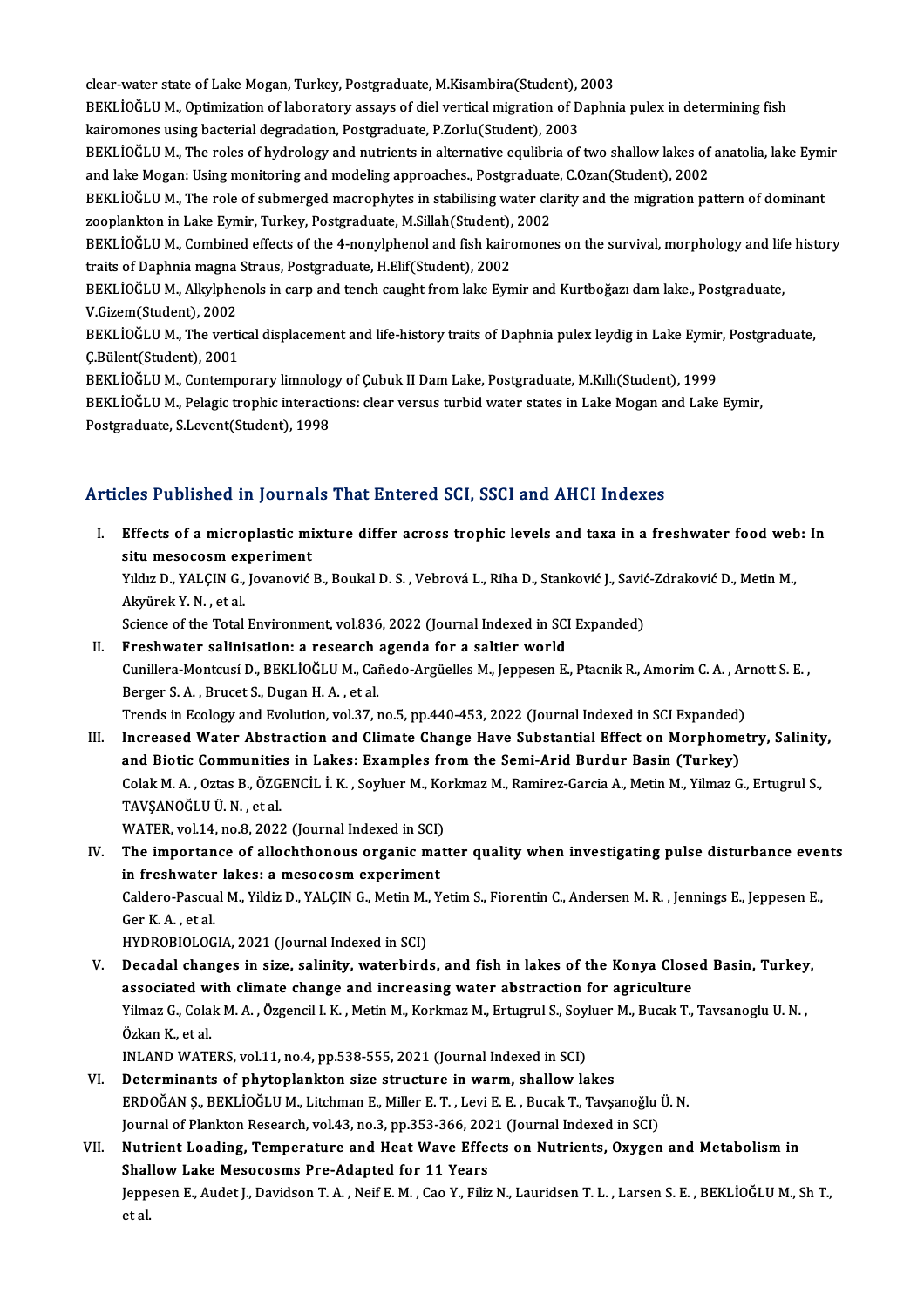WATER, vol.13, no.2, 2021 (Journal Indexed in SCI)

WATER, vol.13, no.2, 2021 (Journal Indexed in SCI)<br>VIII. Impact of nutrients and water level changes on submerged macrophytes along a temperature WATER, vol.13, no.2, 2021 (Journal Indexed in SCI)<br>Impact of nutrients and water level changes on superiment<br>gradient: A pan-European mesocosm experiment<br>Freev 7, Scharfenberger U, Babe D, L, Bugak T, Esldm Impact of nutrients and water level changes on submerged macrophytes along a temperatured and the state of the<br>gradient: A pan-European mesocosm experiment<br>Ersoy Z., Scharfenberger U., Baho D. L. , Bucak T., Feldmann T., H **gradient: A pan-Euro<br>Ersoy Z., Scharfenberge<br>Papastergiadou E., et al.<br>CLOBAL CHANCE PIOLO** Ersoy Z., Scharfenberger U., Baho D. L. , Bucak T., Feldmann T., Hejzlar J., Levi E. E. , Maho<br>Papastergiadou E., et al.<br>GLOBAL CHANGE BIOLOGY, vol.26, no.12, pp.6831-6851, 2020 (Journal Indexed in SCI)<br>Phytoplankton Commu Papastergiadou E., et al.<br>GLOBAL CHANGE BIOLOGY, vol.26, no.12, pp.6831-6851, 2020 (Journal Indexed in SCI)<br>IX. Phytoplankton Community Response to Nutrients, Temperatures, and a Heat Wave in Shallow Lakes:<br>An Experimental GLOBAL CHANGE BIOLOGY, vol<br>Phytoplankton Community l<br>An Experimental Approach<br>Filiz N. Jokin H. PEKLIOČHI M Phytoplankton Community Response to Nutrients, Temperatures, and a Heat Wave in Shallow I<br>An Experimental Approach<br>Filiz N., Iskin U., BEKLİOĞLU M., Oglu B., Cao Y., Davidson T. A. , Sondergaard M., Lauridsen T. L. , Jeppe An Experimental Approach<br>Filiz N., Iskin U., BEKLİOĞLU M., Oglu B., Cao Y., Davids<br>WATER, vol.12, no.12, 2020 (Journal Indexed in SCI)<br>Impact of Nutriants, Temperatures, and a Heat Filiz N., Iskin U., BEKLİOĞLU M., Oglu B., Cao Y., Davidson T. A. , Sondergaard M., Lauridsen T. L. , Jeppesen E.<br>WATER, vol.12, no.12, 2020 (Journal Indexed in SCI)<br>X. Impact of Nutrients, Temperatures, and a Heat Wave on WATER, vol.12, no.12, 2020 (Journal Indexed in SCI)<br>Impact of Nutrients, Temperatures, and a Heat<br>Experimental Approach Impact of Nutrients, Temperatures, and a Heat Wave on Zooplankton Community Structure: An<br>Experimental Approach<br>Iskin U., Filiz N., Cao Y., Neif E. M. , Oglu B., Lauridsen T. L. , Davidson T. A. , Sondergaard M., Tavsanogl Experimental Appi<br>Iskin U., Filiz N., Cao Y<br>BEKLİOĞLU M., et al.<br>WATEP. val 12. no 13 Iskin U., Filiz N., Cao Y., Neif E. M. , Oglu B., Lauridsen T. L. , Dav<br>BEKLİOĞLU M., et al.<br>WATER, vol.12, no.12, pp.1-19, 2020 (Journal Indexed in SCI)<br>Changes in functional composition and diversity of we BEKLİOĞLU M., et al.<br>WATER, vol.12, no.12, pp.1-19, 2020 (Journal Indexed in SCI)<br>XI. Changes in functional composition and diversity of waterbirds: The roles of water level and<br>submerged macrophytes WATER, vol.12, no.12, pp.1-19, 2020 (Journal Indexed in SCI) Özgencil I.K., Beklioğlu M., Özkan K., Tavşanoğlu Ç., Fattorini N. Freshwater Biology, vol.65, no.11, pp.1845-1857, 2020 (Journal Indexed in SCI Expanded) Özgencil I. K., Beklioğlu M., Özkan K., Tavşanoğlu Ç., Fattorini N.<br>Freshwater Biology, vol.65, no.11, pp.1845-1857, 2020 (Journal Indexed in SCI Expanded)<br>XII. Impacts of multiple stressors on freshwater biota across spat Birk S., Chapman D., Carvalho L., Spears B. M., Andersen H. E., Argillier C., Auer S., Baattrup-Pedersen A., Banin L.,<br>BEKLIOĞLU M., et al. **Impacts of multiple**<br>Birk S., Chapman D., OBEKLİOĞLUM., et al.<br>NATUPE ECOLOCY & Birk S., Chapman D., Carvalho L., Spears B. M. , Andersen H. E. , Argillier C., Auer S., Baattrup-<br>BEKLİOĞLU M., et al.<br>NATURE ECOLOGY & EVOLUTION, vol.4, no.8, pp.1060-1068, 2020 (Journal Indexed in SCI)<br>Exposure to a mis BEKLİOĞLU M., et al.<br>NATURE ECOLOGY & EVOLUTION, vol.4, no.8, pp.1060-1068, 2020 (Journal Indexed in SCI)<br>XIII. Exposure to a microplastic mixture is altering the life traits and is causing deformities in the non-<br>hiting m NATURE ECOLOGY & EVOLUTION, vol.4, no.8, pp.1060-10<br>Exposure to a microplastic mixture is altering the<br>biting midge Chironomus riparius Meigen (1804)<br>Stankovic L. Milosovic D. Sovie Zdrakovic D. VALGN C. N Exposure to a microplastic mixture is altering the life traits and is causing deform<br>biting midge Chironomus riparius Meigen (1804)<br>Stankovic J., Milosevic D., Savic-Zdrakovic D., YALÇIN G., Yildiz D., BEKLİOĞLU M., Jovano biting midge Chironomus riparius Meigen (1804)<br>Stankovic J., Milosevic D., Savic-Zdrakovic D., YALÇIN G., Yildiz D., BEKLİOĞLU M., Jovanovic B. Stankovic J., Milosevic D., Savic-Zdrakovic D., YALÇIN G., Yildiz D., BEKLİOĞLU M., Jovanovic B.<br>ENVIRONMENTAL POLLUTION, vol.262, 2020 (Journal Indexed in SCI)<br>XIV. The impact of climate change on a Mediterranean shal ENVIRONMENTAL POLLUTION, vol.262, 2020 (Journal Indexed in SCI)<br>The impact of climate change on a Mediterranean shallow lake<br>modelling<br>Coppens J., Trolle D., Jeppesen E., BEKLİOĞLU M. The impact of climate change on a Mediteri<br>modelling<br>Coppens J., Trolle D., Jeppesen E., BEKLİOĞLU M.<br>BECIONAL ENVIRONMENTAL CHANGE xel 30 n REGIONAL ENVIRONMENTAL CHANGE, vol.20, no.2, 2020 (Journal Indexed in SCI) Coppens J., Trolle D., Jeppesen E., BEKLIOĞLU M.<br>REGIONAL ENVIRONMENTAL CHANGE, vol.20, no.2, 2020 (Journal XV. Brian Moss: the wizard of shallow lakes INTRODUCTION REGIONAL ENVIRONMENTAL CHANGE, vol.20, no.2, 2020 (Journal Indexed in SCI)<br>Brian Moss: the wizard of shallow lakes INTRODUCTION<br>Maberly S., Jeppesen E., Barker T., BEKLİOĞLU M., Carvalho L., He H., McGowan S., Meerhoff M., **Brian Mo<br>Maberly S.<br>S. S. , et al.<br>INLAND W** Maberly S., Jeppesen E., Barker T., BEKLİOĞLU M., Carvalho L., He H., McGo<br>S. S. , et al.<br>INLAND WATERS, vol.10, no.2, pp.153-158, 2020 (Journal Indexed in SCI)<br>Energy based tan down and bettem un relationships between fie S. S. , et al.<br>INLAND WATERS, vol.10, no.2, pp.153-158, 2020 (Journal Indexed in SCI)<br>XVI. Energy-based top-down and bottom-up relationships between fish community energy demand or<br>nucdustion and phytoplankton capeas lakes INLAND WATERS, vol.10, no.2, pp.153-158, 2020 (Journal Indexed in SCI)<br>Energy-based top-down and bottom-up relationships between fish<br>production and phytoplankton across lakes at a continental scale<br>Partrops M. Mohnor T. A Energy-based top-down and bottom-up relationships between fish community energy demand or<br>production and phytoplankton across lakes at a continental scale<br>Bartrons M., Mehner T., Argillier C., BEKLİOĞLU M., Blabolil P., He production and<br>Bartrons M., Mehn<br>Podgornik S., et al.<br>LIMNOLOCY AND Bartrons M., Mehner T., Argillier C., BEKLİOĞLU M., Blabolil P., Hesthagen T., Sweden K. H. , Je<br>Podgornik S., et al.<br>LIMNOLOGY AND OCEANOGRAPHY, vol.65, no.4, pp.892-902, 2020 (Journal Indexed in SCI)<br>Influences of slimat Podgornik S., et al.<br>LIMNOLOGY AND OCEANOGRAPHY, vol.65, no.4, pp.892-902, 2020 (Journal Indexed in SCI)<br>XVII. Influences of climate and nutrient enrichment on the multiple trophic levels of Turkish shallow lakes LIMNOLOGY AND OCEANOGRAPHY, vol.65, no.4, pp.892-902, 2020 (Journal Indexed in SCI)<br>I<mark>nfluences of climate and nutrient enrichment on the multiple trophic levels of Turkish shallow lakes</mark><br>Beklioğlu M., Bucak T., Levi E. E. I<mark>nflu</mark><br>Bekli<br>et al.<br>INLA Beklioğlu M., Bucak T., Levi E. E. , Erdogan S., Ozen A., Filiz N., Bezirci G., Cak<br>et al.<br>INLAND WATERS, vol.10, no.2, pp.173-185, 2020 (Journal Indexed in SCI)<br>The future depends on what we de today... Prejecting Europe' et al.<br>INLAND WATERS, vol.10, no.2, pp.173-185, 2020 (Journal Indexed in SCI)<br>XVIII. The future depends on what we do today - Projecting Europe's surface water quality into three<br>different future economies INLAND WATERS, vol.10, no.2<br>The future depends on wh<br>different future scenarios<br>Mask L. Andersen H. E., BEKI The future depends on what we do today - Projecting Europe's surface water quality into three<br>different future scenarios<br>Mack L., Andersen H. E. , BEKLİOĞLU M., Bucak T., Couture R., Cremona F., Teresa Ferreira M., Hutchin different future scenarios<br>Mack L., Andersen H. E. , BEKLİOĞLI<br>Mischke U., Molina-Navarro E., et al.<br>SCIENCE OF THE TOTAL ENVIRONM Mack L., Andersen H. E. , BEKLİOĞLU M., Bucak T., Couture R., Cremona F., Teresa Ferreira M.,<br>Mischke U., Molina-Navarro E., et al.<br>SCIENCE OF THE TOTAL ENVIRONMENT, vol.668, pp.470-484, 2019 (Journal Indexed in SCI)<br>Effec Mischke U., Molina-Navarro E., et al.<br>SCIENCE OF THE TOTAL ENVIRONMENT, vol.668, pp.470-484, 2019 (Journal Indexed in SCI)<br>XIX. Effects of trophic status, water level, and temperature on shallow lake metabolism and metabol

balance: A standardized pan-European mesocosm experiment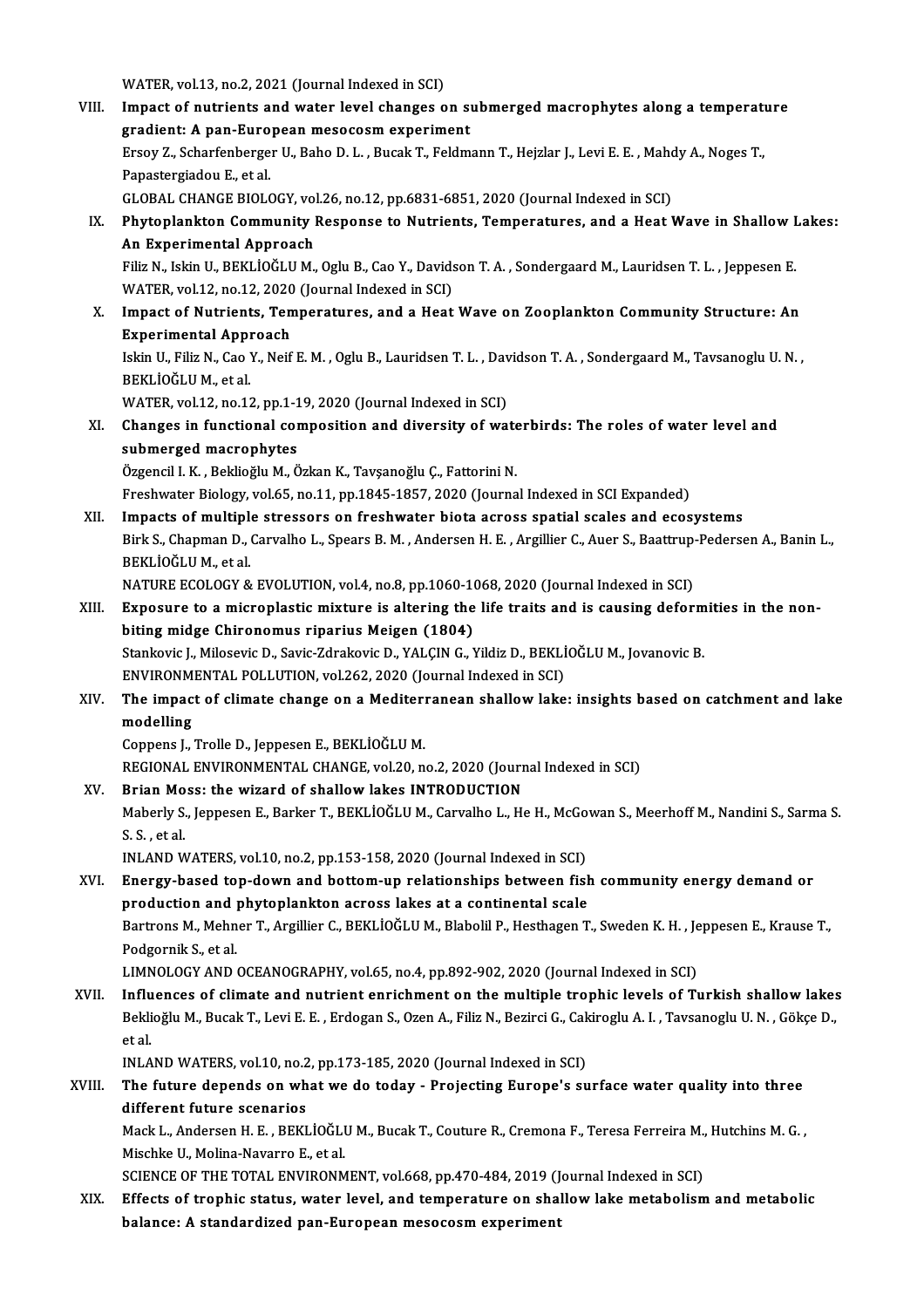Scharfenberger U., Jeppesen E., BEKLİOĞLU M., Sondergaard M., Angeler D. G. , Cakiroglu A. I. , Drakare S., Hejzlar J.,<br>Mandy A., Penastarsiadev E. et al. Scharfenberger U., Jeppesen E., BE<br>Mandy A., Papastergiadou E., et al.<br>LIMNOLOCY AND OCEANOCRAPH Scharfenberger U., Jeppesen E., BEKLİOĞLU M., Sondergaard M., Angeler D. G. , Cakiroglu A. I<br>Mandy A., Papastergiadou E., et al.<br>LIMNOLOGY AND OCEANOGRAPHY, vol.64, no.2, pp.616-631, 2019 (Journal Indexed in SCI)<br>Spanebet

- Mandy A., Papastergiadou E., et al.<br>LIMNOLOGY AND OCEANOGRAPHY, vol.64, no.2, pp.616-631, 2019 (Journal Ind<br>XX. Snapshot Surveys for Lake Monitoring, More Than a Shot in the Dark<br>Montrouli E. BEVI JOČI IJM, Prockes L.D., D LIMNOLOGY AND OCEANOGRAPHY, vol.64, no.2, pp.616-631, 2019 (Journal Indexed in SCI)<br>Snapshot Surveys for Lake Monitoring, More Than a Shot in the Dark<br>Mantzouki E., BEKLİOĞLU M., Brookes J. D. , Domis L. N. d. S. , Dugan H Snapshot Surveys for Lake N<br>Mantzouki E., BEKLİOĞLU M., Br<br>C. , Pollard A. I. , Ptacnik R., et al.<br>EPONTIERS IN ECOLOCY AND E Mantzouki E., BEKLİOĞLU M., Brookes J. D. , Domis L. N. d. S. , Dugan H. A. , Doub<br>C. , Pollard A. I. , Ptacnik R., et al.<br>FRONTIERS IN ECOLOGY AND EVOLUTION, vol.6, 2018 (Journal Indexed in SCI)<br>Data Descriptory A Europea C. , Pollard A. I. , Ptacnik R., et al.<br>FRONTIERS IN ECOLOGY AND EVOLUTION, vol.6, 2018 (Journal Indexed in SCI)<br>XXI. Data Descriptor: A European Multi Lake Survey dataset of environmental variables, phytoplankton<br>pigm FRONTIERS IN ECOLOGY AND EVOLUTION, vol.6, 2018 (Journal Indexed in SCI)
- Data Descriptor: A European Multi Lake Survey dataset of environmental variables, phytoplankton<br>pigments and cyanotoxins<br>MANTZOUKİ E., CAMPBELL J., van Loon E., VİSSER P., KONSTANTİNOU I., ANTONİOU M., GİULİANİ G., MACHADO pigments and cyanotoxins<br>MANTZOUKİ E., CAMPBELL J., van Loon E., VİSSI<br>VİEİRA D., de Oliveira A. G. , Maronic D. S. , et al.<br>SCIENTIEIC DATA. vel 5, 2019 (Journal Indexed MANTZOUKİ E., CAMPBELL J., van Loon E., VİSSER P., KONDISIONATA.<br>SCIENTIFIC DATA, vol.5, 2018 (Journal Indexed in SCI)<br>Sine diversity and species diversity relationships VİEİRA D., de Oliveira A. G. , Maronic D. S. , et al.<br>SCIENTIFIC DATA, vol.5, 2018 (Journal Indexed in SCI)<br>XXII. Size diversity and species diversity relationships in fish assemblages of Western Palearctic lakes
- SCIENTIFIC DATA, vol.5, 2018 (Journal Indexed in SCI)<br>Size diversity and species diversity relationships in fish assemblages of Western Palearctic lak<br>Brucet S., Arranz I., Mehner T., Argillier C., BEKLİOĞLU M., Benejam L. Size diversity a<br>Brucet S., Arranz<br>Svenning J., et al.<br>ECOCRAPHY xel Brucet S., Arranz I., Mehner T., Argillier C., BEKLİOĞLU M., Benejam L., Boyanning J., et al.<br>Svenning J., et al.<br>ECOGRAPHY, vol.41, no.7, pp.1064-1076, 2018 (Journal Indexed in SCI)<br>Effects of worming and nutriants on the

Svenning J., et al.<br>ECOGRAPHY, vol.41, no.7, pp.1064-1076, 2018 (Journal Indexed in SCI)<br>XXIII. Effects of warming and nutrients on the microbial food web in shallow lake mesocosms<br>Zingel B. Cremens E. Neges T. Coe Y. Neif ECOGRAPHY, vol.41, no.7, pp.1064-1076, 2018 (Journal Indexed in SCI)<br>Effects of warming and nutrients on the microbial food web in shallow lake mesocosms<br>Zingel P., Cremona F., Noges T., Cao Y., Neif E. M. , Coppens J., Is Effects<br>Zingel P.<br>M., et al.<br>EUPOPE Zingel P., Cremona F., Noges T., Cao Y., Neif E. M. , Coppens J., Iskin U., Lauridsen T. L. , Da<br>M., et al.<br>EUROPEAN JOURNAL OF PROTISTOLOGY, vol.64, pp.1-12, 2018 (Journal Indexed in SCI)<br>Modeling the effects of climatic

XXIV. Modeling the effects of climatic and land use changes on phytoplankton and water quality of the<br>largest Turkish freshwater lake: Lake Beysehir EUROPEAN JOURNAL OF PROTISTOLOGY, vol.64, pp.1.<br>Modeling the effects of climatic and land use ch<br>largest Turkish freshwater lake: Lake Beysehir Bucak T., Trolle D., Tavsanoglu U. N., Cakiroglu A. I., Ozen A., Jeppesen E., BEKLİOĞLU M. largest Turkish freshwater lake: Lake Beysehir<br>Bucak T., Trolle D., Tavsanoglu U. N. , Cakiroglu A. I. , Ozen A., Jeppesen E., BEKLİOĞLU M.<br>SCIENCE OF THE TOTAL ENVIRONMENT, vol.621, pp.802-816, 2018 (Journal Indexed in SC Bucak T., Trolle D., Tavsanoglu U. N. , Cakiroglu A. I. , Ozen A., Jeppesen E., BEKLİOĞLU M.<br>SCIENCE OF THE TOTAL ENVIRONMENT, vol.621, pp.802-816, 2018 (Journal Indexed in SCI)<br>XXV. Temperature Effects Explain Continental

SCIENCE OF THE TOTAL ENVIRONMENT, vol.621, pp.802-816, 2018 (Journal Indexed in SCI)<br>Temperature Effects Explain Continental Scale Distribution of Cyanobacterial Toxins<br>MANTZOUKİ E., LURLİNG M., FASTNER J., DOMİS L. d. S. Temperature Effects Explain C<br>MANTZOUKİ E., LURLİNG M., FAST<br>S., Verstijnen Y., KRZTON W., et al.<br>TOVINS. vol 10. no. 4. 2018 (Journe MANTZOUKİ E., LURLİNG M., FASTNER J., DOMİS L. d.<br>S., Verstijnen Y., KRZTON W., et al.<br>TOXINS, vol.10, no.4, 2018 (Journal Indexed in SCI)<br>Non-pative Eish Ossurranse and Biamass in 1

S., Verstijnen Y., KRZTON W., et al.<br>TOXINS, vol.10, no.4, 2018 (Journal Indexed in SCI)<br>XXVI. Non-native Fish Occurrence and Biomass in 1943 Western Palearctic Lakes and Reservoirs and their<br>Abietic and Biotic Conrelates TOXINS, vol.10, no.4, 2018 (Journ<br>Non-native Fish Occurrence a<br>Abiotic and Biotic Correlates<br>Trechine C. Pruset S. Argillian C. Non-native Fish Occurrence and Biomass in 1943 Western Palearctic Lakes and Reservoirs and t<br>Abiotic and Biotic Correlates<br>Trochine C., Brucet S., Argillier C., Arranz I., BEKLİOĞLU M., Benejam L., Ferreira T., Hesthagen T

**Abiotic and Bio<br>Trochine C., Bruce<br>Jeppesen E., et al.<br>ECOSVSTEMS** vol Trochine C., Brucet S., Argillier C., Arranz I., BEKLİOĞLU M., Benejam L.<br>Jeppesen E., et al.<br>ECOSYSTEMS, vol.21, no.3, pp.395-409, 2018 (Journal Indexed in SCI)<br>Petterne of mianebial food webe in Mediternanean shallow lak

# Jeppesen E., et al.<br>ECOSYSTEMS, vol.21, no.3, pp.395-409, 2018 (Journal Indexed in SCI)<br>XXVII. Patterns of microbial food webs in Mediterranean shallow lakes with contrasting nutrient levels and<br>nunclation pressures ECOSYSTEMS, vol.21, no.3, pp.395-409, 2018 (Journal Indexed in SCI)<br>Patterns of microbial food webs in Mediterranean shallow lakes with corporation pressures<br>ÖZEN A., Tavsanoglu U. N., Cakiroglu A. I., Levi E. E., Jeppesen Patterns of microbial food webs in Mediterranean shallow lakes with condition pressures<br>OZEN A., Tavsanoglu U.N. , Cakiroglu A.I. , Levi E. E. , Jeppesen E., BEKLİOĞLU M.<br>UVPROBIOLOCIA, val 806, na 1, nn 12, 27, 2018 (Jaur

HYDROBIOLOGIA, vol.806, no.1, pp.13-27, 2018 (Journal Indexed in SCI)

ÖZEN A., Tavsanoglu U. N. , Cakiroglu A. I. , Levi E. E. , Jeppesen E., BEKLİOĞLU M.<br>HYDROBIOLOGIA, vol.806, no.1, pp.13-27, 2018 (Journal Indexed in SCI)<br>XXVIII. Size-based interactions across trophic levels in food webs HYDROBIOLOGIA, vol.806, no.1, pp.13-27, 2018 (Journal Indexed in SCI)<br>Size-based interactions across trophic levels in food webs of shallow Mediterranean lakes<br>Brucet S., Tavsanoglu U. N. , Ozen A., Levi E. E. , Bezirci G. Si<mark>ze-based in</mark><br>Brucet S., Tavsa<br>BEKLİOĞLU M.<br>EPESHWATEP Brucet S., Tavsanoglu U. N. , Ozen A., Levi E. E. , Bezirci G., Cakiroglu A. I. , Jeppesen E., Svenning J., Ersoy Z.,<br>BEKLİOĞLU M.<br>FRESHWATER BIOLOGY, vol.62, no.11, pp.1819-1830, 2017 (Journal Indexed in SCI)

BEKLİOĞLU M.<br>FRESHWATER BIOLOGY, vol.62, no.11, pp.1819-1830, 2017 (Journal Indexed in SCI)<br>XXIX. Effects of nutrient and water level changes on the composition and size structure of zooplankton<br>communitios in shallow lake FRESHWATER BIOLOGY, vol.62, no.11, pp.1819-1830, 2017 (Journal Indexed in SCI)<br>Effects of nutrient and water level changes on the composition and size structure of zooplank<br>communities in shallow lakes under different clim Effects of no<br>communitie<br>experiment<br>Taveanechy U communities in shallow lakes under different climatic conditions: a pan-European mesocosm<br>experiment<br>Tavsanoglu U. N. , Sorf M., Stefanidis K., Brucet S., TÜRKAN S., Agasild H., Baho D. L. , Scharfenberger U., Hejzlar J.,<br>

ex<mark>periment</mark><br>Tavsanoglu U. N. , Sorf M<br>Papastergiadou E., et al.<br>AOUATIC ECOLOCY, vol. Tavsanoglu U. N. , Sorf M., Stefanidis K., Brucet S., TÜRKAN S., Agasild H., Bah<br>Papastergiadou E., et al.<br>AQUATIC ECOLOGY, vol.51, no.2, pp.257-273, 2017 (Journal Indexed in SCI)<br>Eutune weter evoilability in the largest f

Papastergiadou E., et al.<br>AQUATIC ECOLOGY, vol.51, no.2, pp.257-273, 2017 (Journal Indexed in SCI)<br>XXX. Future water availability in the largest freshwater Mediterranean lake is at great risk as evidenced<br>from simulations AQUATIC ECOLOGY, vol.51, no.2, pp.257-273,<br>Future water availability in the largest<br>from simulations with the SWAT model<br>Pussk T. Tralla D. Anderson H. E. Thedsen Future water availability in the largest freshwater Mediterranean lake is at great risk as evid<br>from simulations with the SWAT model<br>Bucak T., Trolle D., Andersen H. E. , Thodsen H., Erdogan S., Levi E. E. , Filiz N., Jepp

from simulations with the SWAT model<br>Bucak T., Trolle D., Andersen H. E. , Thodsen H., Erdogan S., Levi E. E. , Filiz N., Jeppesen E., BEKLİOĞLU M.<br>SCIENCE OF THE TOTAL ENVIRONMENT, vol.581, pp.413-425, 2017 (Journal Index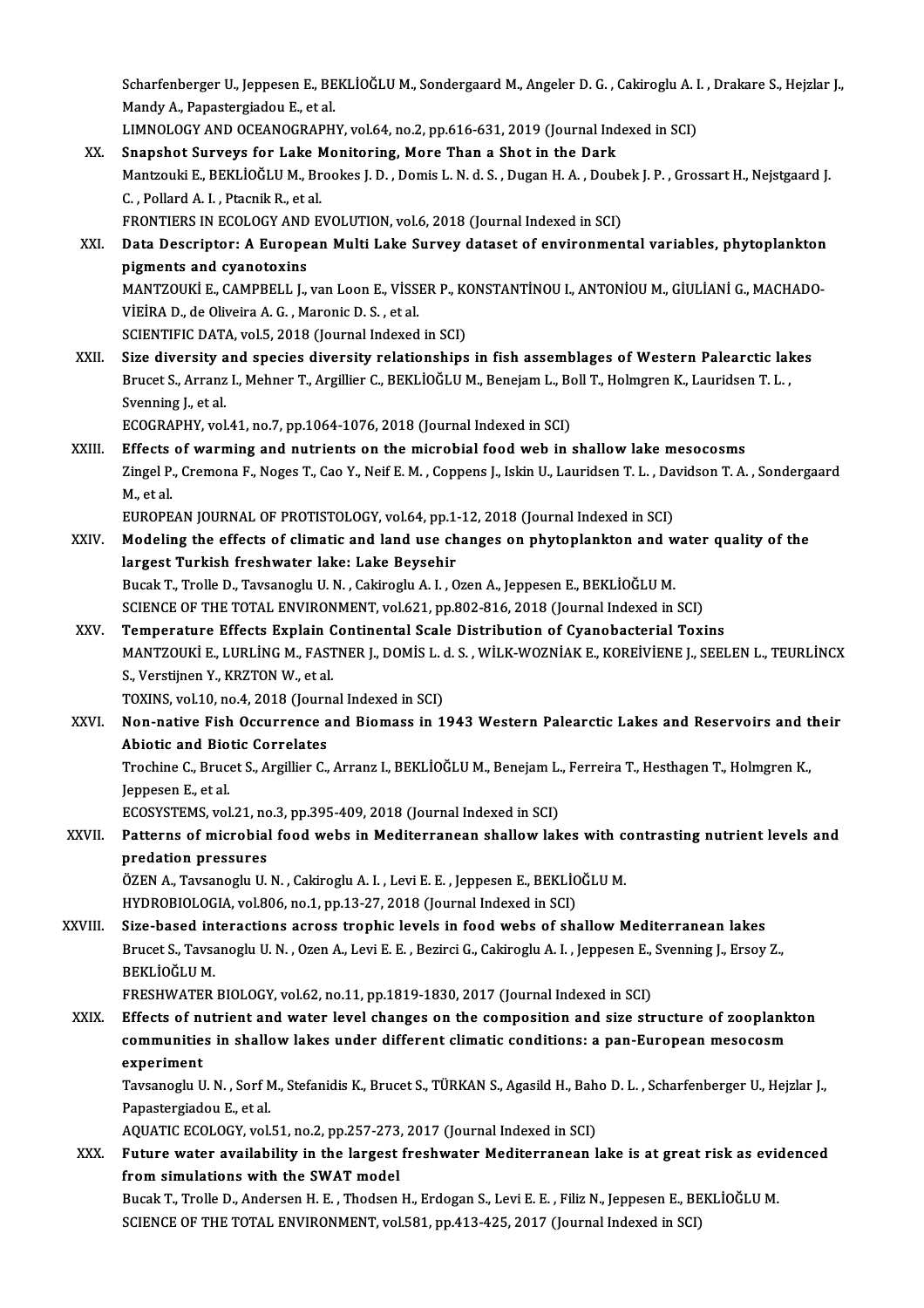| XXXI.         | Restoration of Eutrophic Lakes with Fluctuating Water Levels: A 20-Year Monitoring Study of                                                                                |
|---------------|----------------------------------------------------------------------------------------------------------------------------------------------------------------------------|
|               | <b>TwoInter-Connected Lakes</b><br>BEKLIOĞLU M., BUCAK T., COPPENS J., BEZIRCI G., ÇAKIROĞLU A. İ. , TAVŞANOĞLU Ü. N. , LEVI E. E. , ERDOĞAN Ş.,                           |
|               | FİLİZ N., ÖZKAN K., et al.                                                                                                                                                 |
| XXXII.        | water, 2017 (Journal Indexed in SCI)<br>Restoration of Eutrophic Lakes with Fluctuating Water Levels: A 20-Year Monitoring Study of Two                                    |
|               | <b>Inter-Connected Lakes</b>                                                                                                                                               |
|               | BEKLIOĞLU M., Bucak T., Coppens J., Bezirci G., Tavsanoglu U. N., Cakiroglu A. I., Levi E. E., Erdogan S., Filiz N.,<br>ÖZKAN K., et al.                                   |
|               | WATER, vol.9, no.2, 2017 (Journal Indexed in SCI)                                                                                                                          |
| <b>XXXIII</b> | Impact of alternating wet and dry periods on long term seasonalphosphorus and nitrogen budgets<br>of two shallow Mediterranean lakes                                       |
|               | Coppens J., Özen A., Tavşanoğlu N., Erdoğan Ş., Levi E. E., Yozgatlıgil C., Jeppesen E., Beklioğlu M.                                                                      |
|               | Science Of The Total Environment, vol.563, pp.456-467, 2016 (Journal Indexed in SCI)                                                                                       |
| XXXIV.        | Inferring past environmental changes in three Turkish lakes from sub-fossil Cladocera                                                                                      |
|               | Cakiroglu A. I., Levi E. E., Tavsanoglu U. N., Bezirci G., Erdogan S., Filiz N., Andersen T. J., Davidson T. A., Jeppesen<br>E., BEKLIOĞLU M.                              |
|               | HYDROBIOLOGIA, vol.778, no.1, pp.295-312, 2016 (Journal Indexed in SCI)                                                                                                    |
| XXXV.         | Preface: Shallow lakes in a fast changing world                                                                                                                            |
|               | BEKLIOĞLU M., Meerhoff M., Davidson T. A., Ger K. A., Havens K., Moss B.                                                                                                   |
|               | HYDROBIOLOGIA, vol.778, no.1, pp.9-11, 2016 (Journal Indexed in SCI)                                                                                                       |
| XXXVI.        | The influence of nutrient loading, climate and water depth on nitrogen and phosphorus loss in                                                                              |
|               | shallow lakes: a pan-European mesocosm experiment<br>Coppens J., Hejzlar J., Sorf M., Jeppesen E., Erdogan A., Scharfenberger U., Mahdy A., Noges P., Tuvikene A., Baho D. |
|               | L, et al.                                                                                                                                                                  |
|               | HYDROBIOLOGIA, vol 778, no.1, pp.13-32, 2016 (Journal Indexed in SCI)                                                                                                      |
| XXXVII.       | Impact of alternating wet and dry periods on long-term seasonal phosphorus and nitrogen budgets<br>of two shallow Mediterranean lakes                                      |
|               | Coppens J., ÖZEN A., Tavsanoglu U. N., Erdogan S., Levi E. E., Yozgatligil C., Jeppesen E., BEKLİOĞLU M.                                                                   |
|               | SCIENCE OF THE TOTAL ENVIRONMENT, vol.563, pp.456-467, 2016 (Journal Indexed in SCI)                                                                                       |
| XXXVIII.      | Fish assemblage and diversity in lakes of western and central Turkey: role of geo-climatic and other<br>environmental variables                                            |
|               | Boll T., Levi E. E., Bezirci G., Ozulug M., Tavsanoglu U. N., Cakiroglu A. I., Ozcan S., Brucet S., Jeppesen E.,<br>BEKLIOĞLU M.                                           |
|               | HYDROBIOLOGIA, vol.771, no.1, pp.31-44, 2016 (Journal Indexed in SCI)                                                                                                      |
| <b>XXXIX</b>  | Multi-proxy palaeoecological responses to water-level fluctuations in three shallow Turkish lakes                                                                          |
|               | Levi E. E., Bezirci G., Cakiroglu A. I., Turner S., Bennion H., Kernan M., Jeppesen E., BEKLİOĞLU M.                                                                       |
|               | PALAEOGEOGRAPHY PALAEOCLIMATOLOGY PALAEOECOLOGY, vol.449, pp.553-566, 2016 (Journal Indexed in<br>SCI)                                                                     |
| XL.           | Food web effects of titanium dioxide nanoparticles in an outdoor freshwater mesocosm experiment                                                                            |
|               | Jovanovic B., Bezirci G., Cagan A. S. , Coppens J., Levi E. E. , Oluz Z., Tuncel E., DURAN H., BEKLİOĞLU M.                                                                |
| XLI.          | NANOTOXICOLOGY, vol.10, no.7, pp.902-912, 2016 (Journal Indexed in SCI)<br>Size-based diel migration of zooplankton in Mediterranean shallow lakes assessed from in situ   |
|               | experiments with artificial plants                                                                                                                                         |
|               | Tavsanoglu U. N. , Brucet S., Levi E. E. , Bucak T., Bezirci G., Ozen A., Johansson L. S. , Jeppesen E., BEKLİOĞLU M.                                                      |
|               | HYDROBIOLOGIA, vol.753, no.1, pp.47-59, 2015 (Journal Indexed in SCI)                                                                                                      |
| XLII.         | Effects of water temperature on summer periphyton biomass in shallow lakes: a pan-European                                                                                 |
|               | mesocosm experiment                                                                                                                                                        |
|               | Mahdy A., Hilt S., Filiz N., BEKLİOĞLU M., Hejzlar J., Ozkundakci D., Papastergiadou E., Scharfenberger U., Sorf M.,                                                       |
|               | Stefanidis K, et al.                                                                                                                                                       |
|               | AQUATIC SCIENCES, vol.77, no.3, pp.499-510, 2015 (Journal Indexed in SCI)                                                                                                  |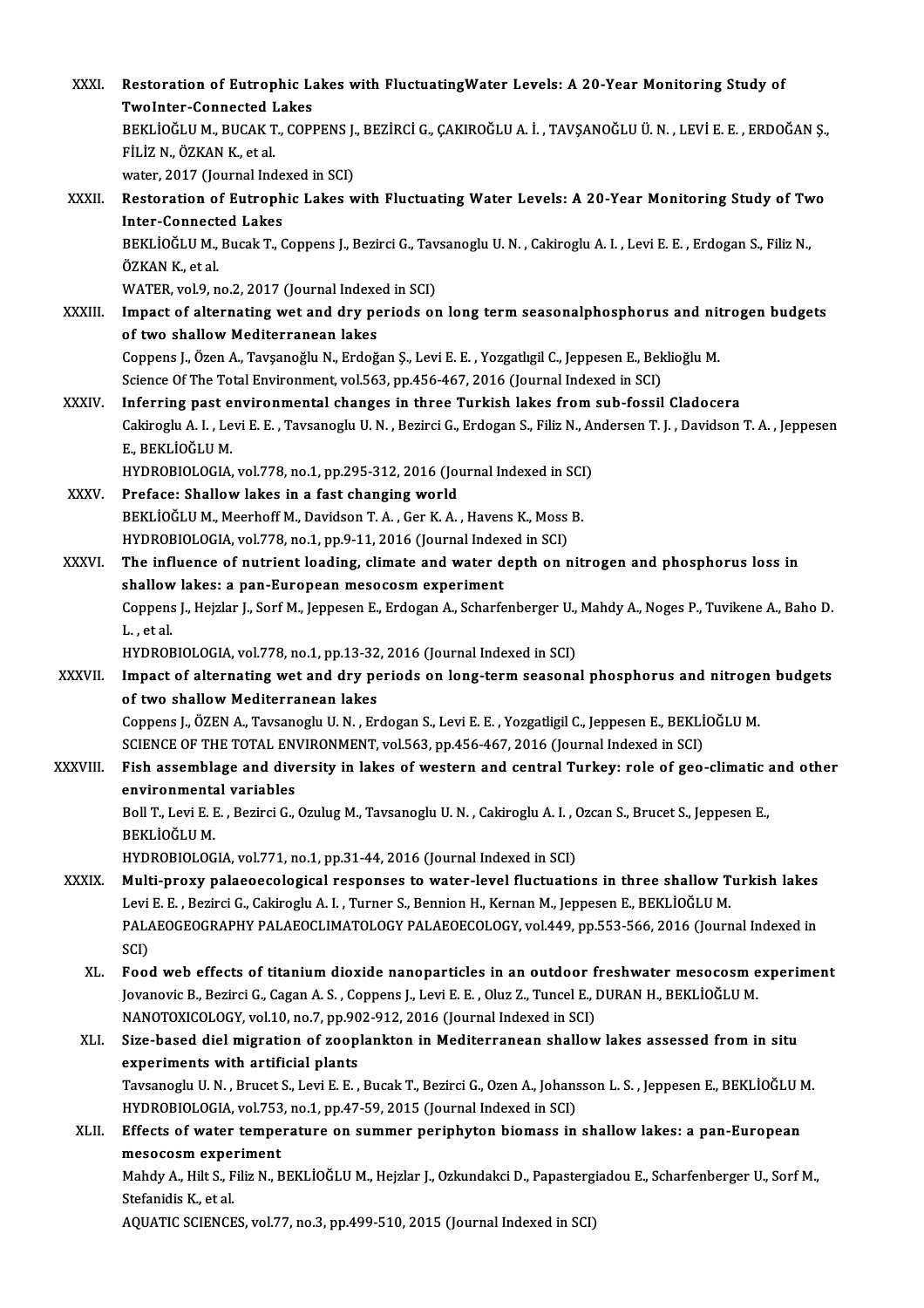XLIII. Ecological impacts of global warming and water abstraction on lakes and reservoirs due to changes<br>in water level and related changes in solinity **Ecological impacts of global warming and wat<br>in water level and related changes in salinity<br>Jonnesen E. Pruset S. Negelli Eleres L. Penestersies** Ecological impacts of global warming and water abstraction on lakes and reservoirs due to changes<br>in water level and related changes in salinity<br>Jeppesen E., Brucet S., Naselli-Flores L., Papastergiadou E., Stefanidis K., in water level and related changes in salinity<br>Jeppesen E., Brucet S., Naselli-Flores L., Papastergiadou E., Stefanidis K., Noges T., Noges P., Attayde J. L. , Zohary T.,<br>Coppens J., et al. HYDROBIOLOGIA, vol.750, no.1, pp.201-227, 2015 (Journal Indexed in SCI) XLIV. Factors influencing nitrogen processing in lakes: an experimental approach HYDROBIOLOGIA, vol.750, no.1, pp.201-227, 2015 (Journal Indexed in SCI)<br>Factors influencing nitrogen processing in lakes: an experimental approach<br>Olsen S., Jeppesen,Jeppesen E., Moss B., Ozkan K., Beklioğlu M., Feuchtmayr Factors influencing nitroger<br>Olsen S., Jeppesen,Jeppesen E., I<br>Larsen S., Lauridsen T. S. , et al.<br>EPESHWATER PIOLOCY .vel 60 Larsen S., Lauridsen T. S. , et al.<br>FRESHWATER BIOLOGY, vol.60, pp.646-662, 2015 (Journal Indexed in SCI) Larsen S., Lauridsen T. S. , et al.<br>FRESHWATER BIOLOGY, vol.60, pp.646-662, 2015 (Journal Indexed in SCI)<br>XLV. Macroecological Patterns of Resilience Inferred from a Multinational, Synchronized Experiment<br>Pabe D. J. . Tays FRESHWATER BIOLOGY, vol.60, pp.646-662, 2015 (Journal Indexed in SCI)<br>Macroecological Patterns of Resilience Inferred from a Multinational, Synchronized Experiment<br>Baho D. L. , Tavsanoglu U. N. , Sorf M., Stefanidis K., Dr Macroecological Patte<br>Baho D. L. , Tavsanoglu U<br>Hejzlar J., Adrian R., et al.<br>SUSTAINAPILITY vol 7 n Baho D. L. , Tavsanoglu U. N. , Sorf M., Stefanidis K., Drakare S., Scharfenberger U., Agasild H., BEKLİOĞLU M.,<br>Hejzlar J., Adrian R., et al.<br>SUSTAINABILITY, vol.7, no.2, pp.1142-1160, 2015 (Journal Indexed in SCI) Hejzlar J., Adrian R., et al.<br>SUSTAINABILITY, vol.7, no.2, pp.1142-1160, 2015 (Journal Indexed in SCI)<br>XLVI. Managing aquatic ecosystems and water resources under multiple stress - An introduction to the<br>MAPS preject SUSTAINABILIT<br>Managing aqu<br>MARS project Managing aquatic ecosystems and water resources under multiple stress - An introduction to<br>MARS project<br>Hering D., Carvalho L., Argillier C., BEKLİOĞLU M., Borja A., Cardoso A. C. , Duel H., Ferreira T., Globevnik L.,<br>Hang MARS project<br>Hering D., Carval<br>Hanganu J., et al.<br>SCIENCE OF TUE Hering D., Carvalho L., Argillier C., BEKLİOĞLU M., Borja A., Cardoso A. C. , Duel H., Ferreira<br>Hanganu J., et al.<br>SCIENCE OF THE TOTAL ENVIRONMENT, vol.503, pp.10-21, 2015 (Journal Indexed in SCI)<br>Temperature effects on b Hanganu J., et al.<br>SCIENCE OF THE TOTAL ENVIRONMENT, vol.503, pp.10-21, 2015 (Journal Indexed in SCI)<br>XLVII. Temperature effects on body size of freshwater crustacean zooplankton from Greenland to the<br>trapice SCIENCE<br>Temper<br>tropics<br><sup>Hovone l</sup> Temperature effects on body size of freshwater crustacean zooplankton from Greenland to the<br>tropics<br>Havens K. E. , Pinto-Coelho R. M. , BEKLİOĞLU M., Christoffersen K. S. , Jeppesen E., Lauridsen T. L. , Mazumder A.,<br>Methe tropics<br>Havens K. E. , Pinto-Coelho R. M. , BEKLİOĞLU M., Christoffersen K. S. , Jeppesen E., Lauridsen T. L. , Mazumder A.,<br>Methot G., Alloul B. P. , Tavsanoglu U. N. , et al. HYDROBIOLOGIA, vol.743, no.1, pp.27-35, 2015 (Journal Indexed in SCI) Methot G., Alloul B. P. , Tavsanoglu U. N. , et al.<br>HYDROBIOLOGIA, vol.743, no.1, pp.27-35, 2015 (Journal Indexed in SCI)<br>XLVIII. Relatedness between contemporary and subfossil cladoceran assemblages in Turkish lakes<br>Colti HYDROBIOLOGIA, vol.743, no.1, pp.27-35, 2015 (Journal Indexed in SCI)<br>Relatedness between contemporary and subfossil cladoceran assemblages in Turkish lakes<br>Cakiroglu A. I. , Tavsanoglu U. N. , Levi E. E. , Davidson T. A. Relatedness<br>Cakiroglu A. I. ,<br>BEKLİOĞLU M.<br>IOUPNAL OF P. Cakiroglu A. I. , Tavsanoglu U. N. , Levi E. E. , Davidson T. A. , Bucak T., Ozen A., AKYILDIZ G<br>BEKLİOĞLU M.<br>JOURNAL OF PALEOLIMNOLOGY, vol.52, no.4, pp.367-383, 2014 (Journal Indexed in SCI)<br>Water level and fish modiated BEKLİOĞLU M.<br>1990: JOURNAL OF PALEOLIMNOLOGY, vol.52, no.4, pp.367-383, 2014 (Journal Indexed in SCI)<br>1991: XLIX. Water level and fish-mediated cascading effects on the microbial community in eutrophic warm shallow lakes: a mesocosm experiment Water level and fish-mediated cascading effects on the microbial community in eutrophic<br>shallow lakes: a mesocosm experiment<br>ÖZEN A., Bucak T., Tavsanoglu U. N. , Cakiroglu A. I. , Levi E. E. , Coppens J., Jeppesen E., BEK shallow lakes: a mesocosm experiment<br>ÖZEN A., Bucak T., Tavsanoglu U. N. , Cakiroglu A. I. , Levi E. E. , Coppens J.<br>HYDROBIOLOGIA, vol.740, no.1, pp.25-35, 2014 (Journal Indexed in SCI)<br>Similarity between contemporary ves ÖZEN A., Bucak T., Tavsanoglu U. N. , Cakiroglu A. I. , Levi E. E. , Coppens J., Jeppesen E., BEKLİOĞLU M.<br>HYDROBIOLOGIA, vol.740, no.1, pp.25-35, 2014 (Journal Indexed in SCI)<br>L. Similarity between contemporary vegetation HYDROBIOLOGIA, vol.74<br>Similarity between co<br>Mediterranean lakes Similarity between contemporary vegetation and plant remains in the surface sedi<br>Mediterranean lakes<br>Levi E. E. , Cakiroglu A. I. , Bucak T., Odgaard B. V. , Davidson T. A. , Jeppesen E., BEKLİOĞLU M.<br>ERESHWATER BIOLOCY, v Mediterranean lakes<br>Levi E. E. , Cakiroglu A. I. , Bucak T., Odgaard B. V. , Davidson T. A. , Jeppesen E., BE<br>FRESHWATER BIOLOGY, vol.59, no.4, pp.724-736, 2014 (Journal Indexed in SCI)<br>Climate change imnests on lakes: en Levi E. E. , Cakiroglu A. I. , Bucak T., Odgaard B. V. , Davidson T. A. , Jeppesen E., BEKLİOĞLU M.<br>FRESHWATER BIOLOGY, vol.59, no.4, pp.724-736, 2014 (Journal Indexed in SCI)<br>LI. Climate change impacts on lakes: an integr FRESHWATER BIOLOGY, vol.59, no.4, pp.724-736, 20<br>Climate change impacts on lakes: an integrated<br>approach, with special focus on shallow lakes Climate change impacts on lakes: an integrated ecological perspective based on a multi-faceted<br>approach, with special focus on shallow lakes<br>Jeppesen E., Meerhoff M., Davidson T. A. , Trolle D., Sondergaard M., Lauridsen T approach, with special focus on s<br>Jeppesen E., Meerhoff M., Davidson T.<br>Volta P., Gonzalez-Bergonzoni I., et al.<br>JOUPMAL OF LIMNOLOCY vol 72 nn S Jeppesen E., Meerhoff M., Davidson T. A. , Trolle D., Sondergaard M., Laurids<br>Volta P., Gonzalez-Bergonzoni I., et al.<br>JOURNAL OF LIMNOLOGY, vol.73, pp.88-111, 2014 (Journal Indexed in SCI)<br>Long term offects of warming and Volta P., Gonzalez-Bergonzoni I., et al.<br>JOURNAL OF LIMNOLOGY, vol.73, pp.88-111, 2014 (Journal Indexed in SCI)<br>LII. Long-term effects of warming and nutrients on microbes and other plankton in mesocosms JOURNAL OF LIMNOLOGY, vol.73, pp.88-111, 2014 (Journal Indexed in SCI)<br>Long-term effects of warming and nutrients on microbes and other plankton in mesocosms<br>ÖZEN A., Sorf M., Trochine C., Liboriussen L., BEKLİOĞLU M., Son **Long-term<br>ÖZEN A., So:<br>Jeppesen E.<br>EDESHMAT** ÖZEN A., Sorf M., Trochine C., Liboriussen L., BEKLİOĞLU M., Sondergaard M., Lau<br>Jeppesen E.<br>FRESHWATER BIOLOGY, vol.58, no.3, pp.483-493, 2013 (Journal Indexed in SCI)<br>The influence of water level en mearenbyte growth and Jeppesen E.<br>FRESHWATER BIOLOGY, vol.58, no.3, pp.483-493, 2013 (Journal Indexed in SCI)<br>LIII. The influence of water level on macrophyte growth and trophic interactions in eutrophic<br>Mediterranean shallow lakes: a massa FRESHWATER BIOLOGY, vol.58, no.3, pp.483-493, 2013 (Journal Indexed in SCI)<br>The influence of water level on macrophyte growth and trophic interactions<br>Mediterranean shallow lakes: a mesocosm experiment with and without fis The influence of water level on macrophyte growth and trophic interactions in<br>Mediterranean shallow lakes: a mesocosm experiment with and without fish<br>Bucak T., Saraoglu E., Levi E., Tavsanoglu U.N. , Cakiroglu A.I. , Jepp Mediterranean shallow lakes: a mesocosm experiment with and without fish<br>Bucak T., Saraoglu E., Levi E., Tavsanoglu U. N., Cakiroglu A. I., Jeppesen E., BEKLİOĞLU M. LIV. Sediments, not plants, offer the preferred refuge for Daphnia against fish predation in FRESHWATER BIOLOGY, vol.57, no.8, pp.1631-1642, 2012 (Journal Indexed in SCI) Tavsanoglu U.N., Cakiroglu A.I., Erdogan S., Meerhoff M., Jeppesen E., BEKLİOĞLU M.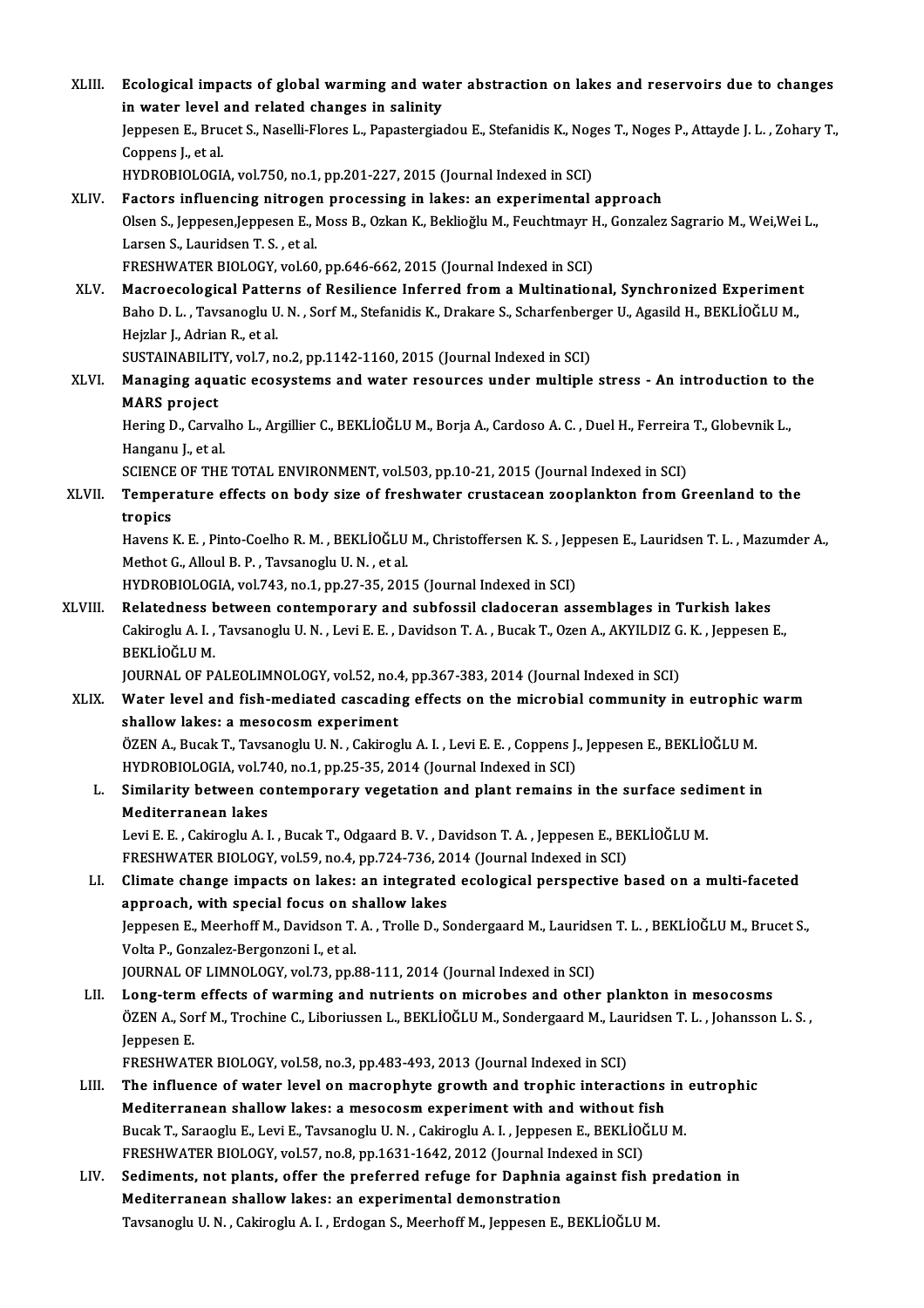FRESHWATER BIOLOGY, vol.57, no.4, pp.795-802, 2012 (Journal Indexed in SCI)<br>Impacts of solinity and fish exuded Itairamana an the survivel and mag

FRESHWATER BIOLOGY, vol.57, no.4, pp.795-802, 2012 (Journal Indexed in SCI)<br>LV. Impacts of salinity and fish-exuded kairomone on the survival and macromolecular profile of FRESHWATER B<br>Impacts of saling<br>Daphnia pulex<br>Boringi C. AKKAS Impacts of salinity and fish-exuded kairomone on the survival and macromolec<br>Daphnia pulex<br>Bezirci G., AKKAŞ S.B. , Rinke K., YILDIRIM F., Kalaylioglu Z. I. , Severcan F., BEKLİOĞLU M.<br>ECOTOVICOLOGY vel 21 no 2 nn 601 614 Daphnia pulex<br>Bezirci G., AKKAŞ S. B. , Rinke K., YILDIRIM F., Kalaylioglu Z. I. , Severcan F., BEKLİOĞLU M.

ECOTOXICOLOGY, vol.21, no.2, pp.601-614, 2012 (Journal Indexed in SCI)

- LVI. Environmental Warming in Shallow Lakes: A Review of Potential Changes in Community Structure as Meerhoff M., Teixeira-de Mello F., Kruk C., Alonso C., Gonzalez-Bergonzoni I., Pablo Pacheco J., Lacerot G., Arim M.,<br>Beklioglu M., Brucet S., et al. Evidenced from Space-for-Time Substitution Approaches Meerhoff M., Teixeira-de Mello F., Kruk C., Alonso C., Gonzalez-Bergonzoni I., Pablo Pacheco J., Lacerot G., Ari<br>Beklioglu M., Brucet S., et al.<br>ADVANCES IN ECOLOGICAL RESEARCH, VOL 46: GLOBAL CHANGE IN MULTISPECIES SYSTEM Beklioglu M., Brucet S., et al.<br>ADVANCES IN ECOLOGICAL RESEARCH, VO<br>pp.259-349, 2012 (Journal Indexed in SCI)<br>Toward a protain profile of the zeeple ADVANCES IN ECOLOGICAL RESEARCH, VOL 46: GLOBAL CHANGE IN MULTISPECIES SYSTEMS, PT 1, vol.46,<br>pp.259-349, 2012 (Journal Indexed in SCI)<br>LVII. Toward a protein profile of the zooplankton Daphnia pulex exposed to the pestici
- pp.259-349, 2012 (Journal Indexed in SCI)<br>LVII. Toward a protein profile of the zooplankton Daphnia pulex exposed to the pesticide cypermethrin,<br>using ATR-FTIR spectroscopy as a novel method Toward a protein profile of the zooplankton Da<br>using ATR-FTIR spectroscopy as a novel method<br>AKKAŞ S.B., Severcan M., BEKLİOĞLU M., Severcan F.<br>AMINO ACIDS vol.41, 2011 (Journal Indoved in SCD) using ATR-FTIR spectroscopy as a novel metho<br>AKKAŞ S. B. , Severcan M., BEKLİOĞLU M., Severcan F<br>AMINO ACIDS, vol.41, 2011 (Journal Indexed in SCI)<br>Prought induced shanges in nutrient sensentr AKKAŞ S. B. , Severcan M., BEKLİOĞLU M., Severcan F.<br>AMINO ACIDS, vol.41, 2011 (Journal Indexed in SCI)<br>LVIII. Drought-induced changes in nutrient concentrations and retention in two shallow Mediterranean<br>lakes subjected t
- AMINO ACIDS, vol.41, 2011 (Journal Indexed in SCI)<br>Drought-induced changes in nutrient concentrations<br>lakes subjected to different degrees of management<br>Ozen A. Karaninar B. Kusuk L. Jannesen E. BEKLIOČLUM Drought-induced changes in nutrient concentration<br>lakes subjected to different degrees of management<br>Ozen A., Karapinar B., Kucuk I., Jeppesen E., BEKLİOĞLU M.<br>HYDROPIOLOCLA vel 646 no 1 np.61.72.2010 (Jeurnal Ir lakes subjected to different degrees of management<br>Ozen A., Karapinar B., Kucuk I., Jeppesen E., BEKLİOĞLU M.<br>HYDROBIOLOGIA, vol.646, no.1, pp.61-72, 2010 (Journal Indexed in SCI)<br>Structure and Eunstien of World Shallow La Ozen A., Karapinar B., Kucuk I., Jeppesen E., BEKLİOĞLU M.<br>HYDROBIOLOGIA, vol.646, no.1, pp.61-72, 2010 (Journal Indexed in SCI)<br>LIX. Structure and Function of World Shallow Lakes: Proceedings from the 6th Shallow Lakes Co
- HYDROBIOLOGIA, vol.646, no.1, pp.61-72, 2010 (Journal Indexed in<br>Structure and Function of World Shallow Lakes: Proceedin<br>Punta del Este, Uruguay, 23-28 November, 2008 Preface<br>Meerboff M. BEKLIOČLU M. Burks B. Carcia Bod Structure and Function of World Shallow Lakes: Proceedings from th<br>Punta del Este, Uruguay, 23-28 November, 2008 - Preface<br>Meerhoff M., BEKLİOĞLU M., Burks R., Garcia-Rodriguez F., Mazzeo N., Moss B.<br>HYDBOBIOLOCLA vel 646 Punta del Este, Uruguay, 23-28 November, 2008 - Preface<br>Meerhoff M., BEKLİOĞLU M., Burks R., Garcia-Rodriguez F., Mazzeo N.,<br>HYDROBIOLOGIA, vol.646, no.1, pp.1-3, 2010 (Journal Indexed in SCI)<br>Effects of 4 nonylphonal, fis Meerhoff M., BEKLIOĞLU M., Burks R., Garcia-Rodriguez F., Mazzeo N., Moss B.<br>HYDROBIOLOGIA, vol.646, no.1, pp.1-3, 2010 (Journal Indexed in SCI)<br>LX. Effects of 4-nonylphenol, fish predation and food availability on surviva
- HYDROBIOLOGIA, vol.646<br>Effects of 4-nonylphen<br>Daphnia magna straus<br>PEKLIOČLIJM AKKAS S Effects of 4-nonylphenol, fish predation and food ava<br>Daphnia magna straus<br>BEKLİOĞLU M., AKKAŞ S.B., Ozcan H.E., Bezirci G., Togan I.<br>ECOTOVICOLOCY vol 19 no 5 nn 901-910-2010 (Journal In Daphnia magna straus<br>BEKLİOĞLU M., AKKAŞ S. B. , Ozcan H. E. , Bezirci G., Togan I.<br>ECOTOXICOLOGY, vol.19, no.5, pp.901-910, 2010 (Journal Indexed in SCI)

- LXI. The response of periphyton and submerged macrophytes to nitrogen and phosphorus loading in ECOTOXICOLOGY, vol.19, no.5, pp.901-910, 2010 (Jonet The response of periphyton and submerged response of periphyton and submerged response  $\tilde{C}$ The response of periphyton and submerged<br>shallow warm lakes: a mesocosm experiment<br>Özkan K., Jeppesen E., Johansson L. S., Beklıoglu M.<br>ERESHWATER RIOLOCY vel EE no 3 nn 463 475 5 Özkan K., Jeppesen E., Johansson L. S. , Beklioglu M.<br>FRESHWATER BIOLOGY, vol.55, no.2, pp.463-475, 2010 (Journal Indexed in SCI) Özkan K., Jeppesen E., Johansson L. S. , Beklıoglu M.<br>FRESHWATER BIOLOGY, vol.55, no.2, pp.463-475, 2010 (Journal Indexed in SCI)<br>LXII. Molecular approach to the chemical characterization of fish-exuded kairomone: a Fourie
- infrared spectroscopic study<br>AKKAŞ S. B., Kepenek A. O., BEKLİOĞLU M., Severcan F. Molecular approach to the chemical characterizat<br>infrared spectroscopic study<br>AKKAŞ S. B. , Kepenek A. O. , BEKLİOĞLU M., Severcan F.<br>AQUATIC SCIENCES VOL72 no 1 nn 71 82 2010 (Journa infrared spectroscopic study<br>AKKAŞ S. B. , Kepenek A. O. , BEKLİOĞLU M., Severcan F.<br>AQUATIC SCIENCES, vol.72, no.1, pp.71-83, 2010 (Journal Indexed in SCI)<br>Slimate Change Effects on Buneff, Catchmont Pheenhouye Loadin

## LXIII. Climate Change Effects on Runoff, Catchment Phosphorus Loading and Lake Ecological State, and<br>Potential Adaptations AQUATIC SCIENCES, vol.7<br>Climate Change Effect:<br>Potential Adaptations<br>Ionnesen E, Kronvang P. Climate Change Effects on Runoff, Catchment Phosphorus Loading and Lake Ecological State, and<br>Potential Adaptations<br>Jeppesen E., Kronvang B., Meerhoff M., Sondergaard M., Hansen K. M. , Andersen H. E. , Lauridsen T. L. , L

Potential Adaptations<br>Jeppesen E., Kronvang B., Meerh<br>L., BEKLİOĞLU M., Ozen A., et al.<br>JOUPNAL OF ENVIPONMENTAL Jeppesen E., Kronvang B., Meerhoff M., Sondergaard M., Hansen K. M. , Andersen H. E. , Lauridsen T. <mark>L</mark><br>L., BEKLİOĞLU M., Ozen A., et al.<br>JOURNAL OF ENVIRONMENTAL QUALITY, vol.38, no.5, pp.1930-1941, 2009 (Journal Indexed

L., BEKLİOĞLU M., Ozen A., et al.<br>JOURNAL OF ENVIRONMENTAL QUALITY, vol.38, no.5, pp.1930-1941, 2009 (Journal Indexed in SCI)<br>LXIV. Identification and mapping of submerged plants in a shallow lake using quickbird satellite **JOURNAL OF ENVIRONMENTAL QUALITY, vonetification and mapping of submerg<br>Dogan O. K. , AKYÜREK S. Z. , BEKLİOĞLU M.<br>JOUPNAL OF ENVIRONMENTAL MANACEME** Identification and mapping of submerged plants in a shallow lake using quickbird satellite dat:<br>Dogan O. K. , AKYÜREK S. Z. , BEKLİOĞLU M.<br>JOURNAL OF ENVIRONMENTAL MANAGEMENT, vol.90, no.7, pp.2138-2143, 2009 (Journal Inde

# Dogan O. K. , AKYÜREK S. Z. , BEKLİOĞLU M.<br>JOURNAL OF ENVIRONMENTAL MANAGEMENT, vol.90, no.7, pp.2138-2143, 2009 (Journal Indexed in SCI)<br>LXV. Impact of food concentration on diel vertical migration behaviour of Daphni JOURNAL OF ENVIRONMENTAL MANAGEMENT, vol.90, no.7, pp.2138-2143, 2009 (Journal Indexed in SCI)<br>Impact of food concentration on diel vertical migration behaviour of Daphnia pulex under fish<br>predation risk<br>Beklioğlu M., Göze Impact of food concentration on diel vertical m<br>predation risk<br>Beklioğlu M., Gözen A. G. , Yildirim F., Zorlu P., Önde S.<br>HYDROPIOLOCIA .vel 614. pp.221.227.2008 (Journal

HYDROBIOLOGIA, vol.614, pp.321-327, 2008 (Journal Indexed in SCI)

Beklioğlu M., Gözen A. G. , Yildirim F., Zorlu P., Önde S.<br>HYDROBIOLOGIA, vol.614, pp.321-327, 2008 (Journal Indexed in SCI)<br>LXVI. Restoration of a shallow Mediterranean Lake by biomanipulation complicated by drought HYDROBIOLOGIA, vol.61<br>Restoration of a shall<br>BEKLİOĞLU M., Tan C. O.<br>EUNDAMENTAL AND AR Restoration of a shallow Mediterranean Lake by biomanipulation complicated by drought<br>BEKLİOĞLU M., Tan C. O.<br>FUNDAMENTAL AND APPLIED LIMNOLOGY, vol.171, no.2, pp.105-118, 2008 (Journal Indexed in SCI)<br>Hae of blast funnase

BEKLİOĞLU M., Tan C. O.<br>FUNDAMENTAL AND APPLIED LIMNOLOGY, vol.171, no.2, pp.105-118, 2008 (Journal Indexed in SCI)<br>LXVII. Use of blast furnace granulated slag as a substrate in vertical flow reed beds: Field applicati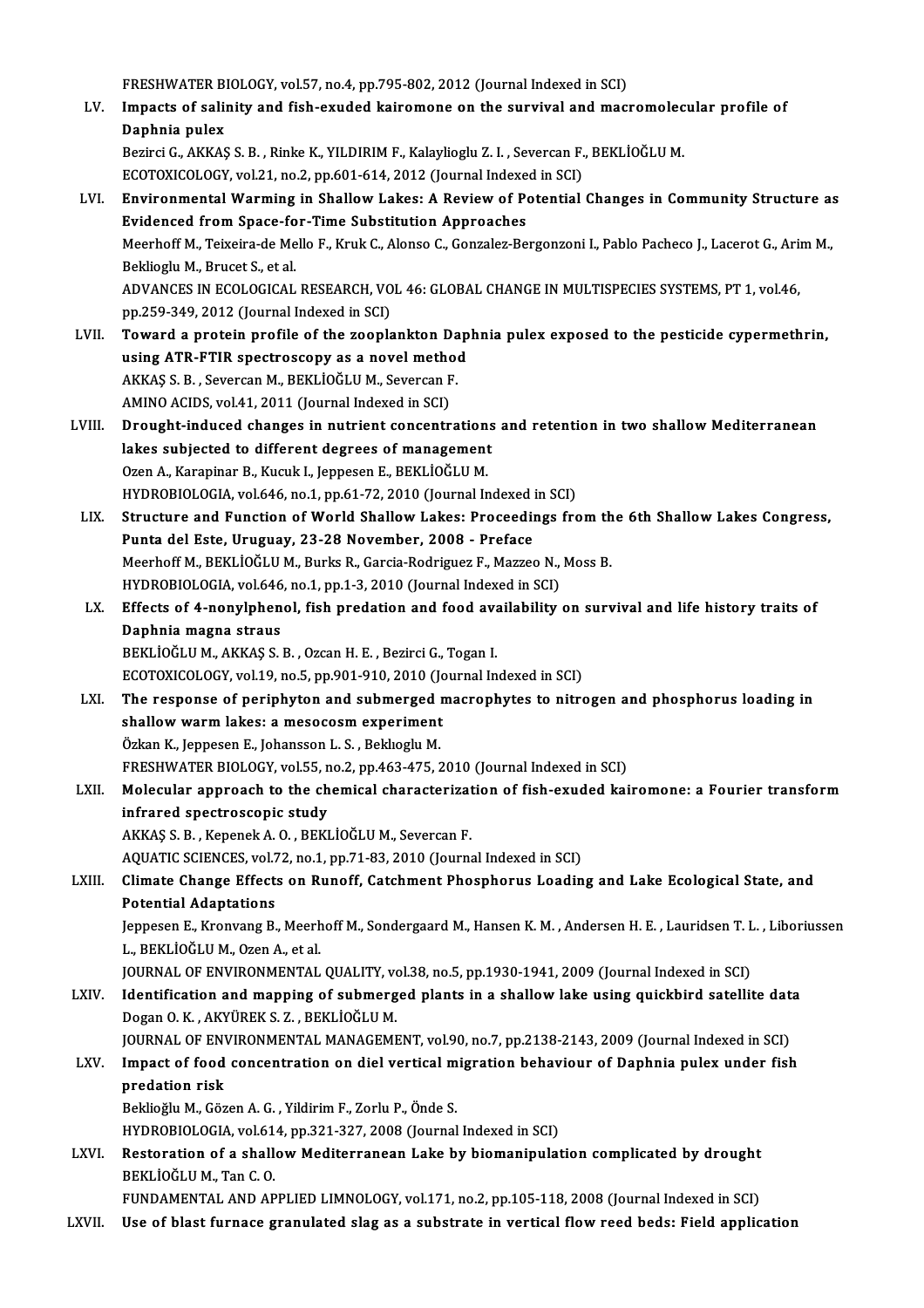|              | Korkusuz E. A., Beklioglu M., Demirer G. N.                                                                                                                               |
|--------------|---------------------------------------------------------------------------------------------------------------------------------------------------------------------------|
|              | BIORESOURCE TECHNOLOGY, vol.98, no.11, pp.2089-2101, 2007 (Journal Indexed in SCI)                                                                                        |
| LXVIII.      | State of the art in the functioning of shallow Mediterranean lakes: workshop conclusions                                                                                  |
|              | Beklioglu M., Romo S., Kagalou I., Quintana X., Becares E.                                                                                                                |
|              | HYDROBIOLOGIA, vol.584, pp.317-326, 2007 (Journal Indexed in SCI)                                                                                                         |
| LXIX.        | An impulsive ratio-dependent predator-prey system with diffusion                                                                                                          |
|              | Akhmet M. U., Beklioglu M., Ergenc T., Tkachenko V. I.                                                                                                                    |
|              | NONLINEAR ANALYSIS-REAL WORLD APPLICATIONS, vol.7, no.5, pp.1255-1267, 2006 (Journal Indexed in SCI)                                                                      |
| LXX.         | Fish and mucus-dwelling bacteria interact to produce a kairomone that induces diel vertical                                                                               |
|              | migration in Daphnia                                                                                                                                                      |
|              | Beklioglu M., Telli M., Gozen A. G.                                                                                                                                       |
|              | FRESHWATER BIOLOGY, vol.51, pp.2200-2206, 2006 (Journal Indexed in SCI)                                                                                                   |
| LXXI.        | Water level control over submerged macrophyte development in five shallow lakes of                                                                                        |
|              | <b>Mediterranean Turkey</b>                                                                                                                                               |
|              | Beklioglu M., Altinayar G., Tan C.O.                                                                                                                                      |
|              | ARCHIV FUR HYDROBIOLOGIE, vol.166, no.4, pp.535-556, 2006 (Journal Indexed in SCI)                                                                                        |
| LXXII.       | Modeling complex nonlinear responses of shallow lakes to fish and hydrology using artificial neural                                                                       |
|              | networks                                                                                                                                                                  |
|              | Tan C.O., Beklioglu M.                                                                                                                                                    |
|              | ECOLOGICAL MODELLING, vol.196, pp.183-194, 2006 (Journal Indexed in SCI)                                                                                                  |
| LXXIII.      | Predictive models in ecology: Comparison of performances and assessment of applicability                                                                                  |
|              | Tan C.O., Ozesmi U., Beklioglu M., Per E., Kurt B.                                                                                                                        |
|              | ECOLOGICAL INFORMATICS, vol.1, no.2, pp.195-211, 2006 (Journal Indexed in SCI)                                                                                            |
| <b>LXXIV</b> | Catastrophic-like shifts in shallow Turkish lakes: a modeling approach                                                                                                    |
|              | Tan C., Beklioglu M.                                                                                                                                                      |
|              | ECOLOGICAL MODELLING, vol.183, no.4, pp.425-434, 2005 (Journal Indexed in SCI)                                                                                            |
| <b>LXXV</b>  | Absence of typical diel vertical migration in Daphnia: varying role of water clarity, food, and                                                                           |
|              | dissolved oxygen in Lake Eymir, Turkey                                                                                                                                    |
|              | Muluk C., Beklioglu M.                                                                                                                                                    |
| <b>LXXVI</b> | HYDROBIOLOGIA, vol.537, pp.125-133, 2005 (Journal Indexed in SCI)<br>Effects of waterfowl, large fish and periphyton on the spring growth of Potamogeton pectinatus L. in |
|              | Lake Mogan, Turkey                                                                                                                                                        |
|              | Sandsten H., Beklioglu M., Ince O.                                                                                                                                        |
|              | HYDROBIOLOGIA, vol.537, pp.239-248, 2005 (Journal Indexed in SCI)                                                                                                         |
| LXXVII.      | Comparison of the treatment performances of blast furnace slag-based and gravel-based vertical                                                                            |
|              | flow wetlands operated identically for domestic wastewater treatment in Turkey                                                                                            |
|              | Korkusuz E., Beklioglu M., Demirer G.                                                                                                                                     |
|              | ECOLOGICAL ENGINEERING, vol.24, no.3, pp.187-200, 2005 (Journal Indexed in SCI)                                                                                           |
| LXXVIII.     | The role of water-level fluctuations in shallow lake ecosystems - workshop conclusions                                                                                    |
|              | Coops H., Beklioglu M., Crisman T.                                                                                                                                        |
|              | HYDROBIOLOGIA, vol.506, pp.23-27, 2003 (Journal Indexed in SCI)                                                                                                           |
| <b>LXXIX</b> | Hysteresis in vegetation shift - Lake Mogan prognoses                                                                                                                     |
|              | Zhang J., Jorgensen S., Beklioglu M., Ince O.                                                                                                                             |
|              | ECOLOGICAL MODELLING, vol.164, pp.227-238, 2003 (Journal Indexed in SCI)                                                                                                  |
| <b>LXXX</b>  | A structurally dynamic modelling - Lake Mogan, Turkey as a case study                                                                                                     |
|              | Zhang J., Jorgensen S., Tan C., Beklioglu M.                                                                                                                              |
|              | ECOLOGICAL MODELLING, vol.164, pp.103-120, 2003 (Journal Indexed in SCI)                                                                                                  |
| <b>LXXXI</b> | Restoration of the eutrophic Lake Eymir, Turkey, by biomanipulation after a major external nutrient                                                                       |
|              | control I                                                                                                                                                                 |
|              | Beklioglu M., Ince O., Tuzun I.                                                                                                                                           |
|              | HYDROBIOLOGIA, vol.490, pp.93-105, 2003 (Journal Indexed in SCI)                                                                                                          |
|              |                                                                                                                                                                           |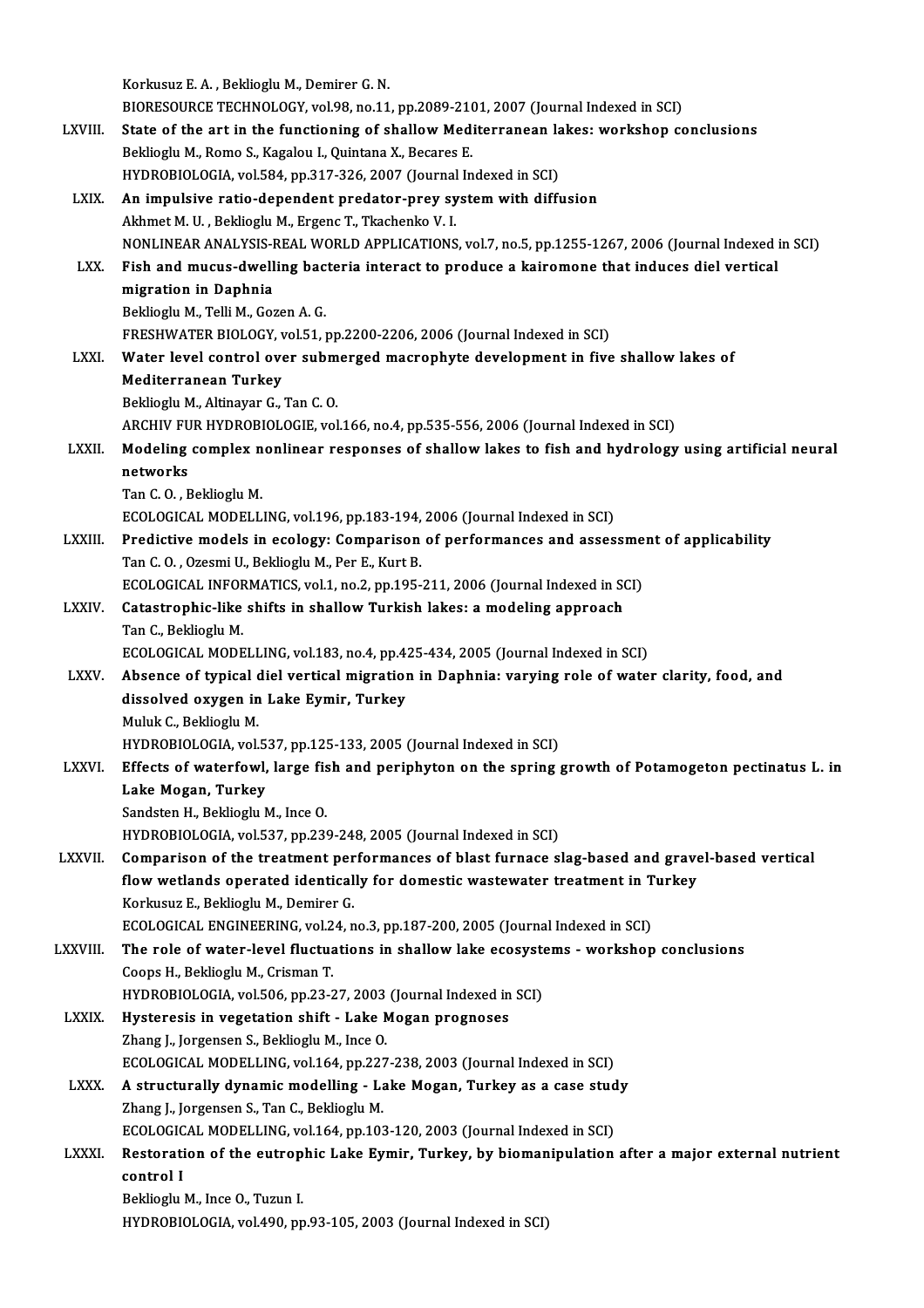LXXXII. Rapid recovery of a shallow hypertrophic lake following sewage effluent diversion: lack of chemical<br>resiliance Rapid reco<br>resilience<br>Pekliegh M resilience<br>Beklioglu M., Carvalho L., Moss B.

HYDROBIOLOGIA, vol.412, pp.5-15, 1999 (Journal Indexed in SCI)

Beklioglu M., Carvalho L., Moss B.<br>HYDROBIOLOGIA, vol.412, pp.5-15, 1999 (Journal Indexed in SCI)<br>LXXXIII. Vertically-challenged limnology; Contrasts between deep and shallow lakes HYDROBIOLOGIA, vol.412, pp.5-15, 1999 (Journal Indexed in SCI)<br>Vertically-challenged limnology; Contrasts between deep al<br>Moss B., Beklioglu M., Carvalho L., Kilinc S., McGowan S., Stephen D.<br>HYDROBIOLOGIA, vol.343, pp.357 Vertically-challenged limnology; Contrasts between deep and<br>Moss B., Beklioglu M., Carvalho L., Kilinc S., McGowan S., Stephen D.<br>HYDROBIOLOGIA, vol.342, pp.257-267, 1997 (Journal Indexed in SCI)

# HYDROBIOLOGIA, vol.342, pp.257-267, 1997 (Journal Indexed in SCI)<br>Refereed Congress / Symposium Publications in Proceedings

efereed Congress / Symposium Publications in Proceedings<br>I. Changes in functional composition and diversity of waterbirds: The roles of water level and<br>submersed magnephytes submerged macrophytes<br>submerged macrophytes<br>dzerweit i v prvtiočtu Changes in functional composition and diversity of waterbirds:<br>submerged macrophytes<br>ÖZGENCİL İ.K., BEKLİOĞLU M., ÖZKAN K., TAVŞANOĞLU Ç., Fattorini N.<br>Pritish Eselegisel Society (BES) 2020 United Kingdom 14 Desember 20 submerged macrophytes<br>ÖZGENCİL İ. K. , BEKLİOĞLU M., ÖZKAN K., TAVŞANOĞLU Ç., Fattorini N.<br>British Ecological Society (BES) 2020, United Kingdom, 14 December 2020 - 18 January 2021<br>Changes in watarhind sommunity structure ÖZGENCİL İ. K. , BEKLİOĞLU M., ÖZKAN K., TAVŞANOĞLU Ç., Fattorini N.<br>British Ecological Society (BES) 2020, United Kingdom, 14 December 2020 - 18 January 2021<br>II. Changes in waterbird community structure and functional div British Ecological Society (BES) 2020, United K<br>Changes in waterbird community structure<br>water level and submerged macrophytes<br>ÖZCENCU LK, PEKLIOČUJM ÖZKANK, TAV Changes in waterbird community structure and func<br>water level and submerged macrophytes<br>ÖZGENCİL İ.K., BEKLİOĞLUM., ÖZKAN K., TAVŞANOĞLUÇ.<br>12th European Omithelegista' Union Congress Clui Nanosa water level and submerged macrophytes<br>ÖZGENCİL İ. K. , BEKLİOĞLU M., ÖZKAN K., TAVŞANOĞLU Ç.<br>12th European Ornithologists' Union Congress, Cluj-Napoca, Romania, 26 - 30 August 2019, pp.159-160<br>EEBST 2010 - Eselegy and Evel ÖZGENCIL İ. K. , BEKLİOĞLU M., ÖZKAN K., TAVŞANOĞLU Ç.<br>12th European Ornithologists' Union Congress, Cluj-Napoca, Romania, 26 - 30<br>III. EEBST 2019 – Ecology and Evolutionary Biology Symposium Turkey<br>ÖZGENCIL İ. K. , BEKLİO 12th European Ornithologists' Union Congress, Cluj-Napoca<br>EEBST 2019 – Ecology and Evolutionary Biology Syn<br>ÖZGENCİL İ.K., BEKLİOĞLU M., ÖZKAN K., TAVŞANOĞLU Ç.<br>Ecology and Evolutionary Biology Symposium Turkey 2019 Ecology andEvolutionaryBiology SymposiumTurkey2019,Ankara,Turkey,10 -12 July2019,pp.20 ÖZGENCİL İ. K. , BEKLİOĞLU M., ÖZKAN K., TAVŞANOĞLU Ç.<br>Ecology and Evolutionary Biology Symposium Turkey 2019, Ankara, Turkey, 10 - 12 July 2019, pp.20<br>IV. Correlations between the water levels of Lakes Beysehir and Ma Ecology and Evolutionary Biology S<br>Correlations between the water<br>time seriesof sunspot numbers<br>Viduum II, VII MAZ i Ö, PEKI İQČI Correlations between the water levels of Lakes Be<br>time seriesof sunspot numbers<br>Yıldırım U., YILMAZ İ.Ö., BEKLİOĞLU M., AKINOĞLU B. G.<br>7th CLOBALCONEERENCE on CLOBAL WARMING İzmir time seriesof sunspot numbers<br>Yıldırım U., YILMAZ İ. Ö. , BEKLİOĞLU M., AKINOĞLU B. G.<br>7th GLOBALCONFERENCE on GLOBAL WARMING, İzmir, Turkey, 24 - 26 June 2018, pp.153-156 Yıldırım U., YILMAZ İ. Ö. , BEKLİOĞLU M., AKINOĞLU B. G.<br>7th GLOBALCONFERENCE on GLOBAL WARMING, İzmir, Turkey, 24 - 26 June 2018, pp.153-156<br>7th Gesponses from organisms to ecosystems: Impact of Land Use and Climate Chang 7th GLOBALCO<br>Responses fr<br>BEKLİOĞLU M.<br>Eselegy and Eu Responses from organisms to ecosystems: Impact of Land<br>BEKLIOĞLU M.<br>Ecology and Evolutionary Biology Symposium, 11 - 13 July 2017 BEKLİOĞLU M.<br>Ecology and Evolutionary Biology Symposium, 11 - 13 July 2017<br>VI. Assessment of changes in metabolism of Lake Eymir with environmental variables using automated<br>high frequency data Ecology and Evolutiona<br>Assessment of chang<br>high frequency data<br>Duvay T. Cožon A. S. K Assessment of changes in metabolism of Lake Eymir with env<br>high frequency data<br>Duygu T., Çağan A.S., KARAKAYA N., EVRENDİLEK F., BEKLİOĞLU M.<br>SEES Sumnesium for European Enschunter Ssience 2, 07 July 2017 high frequency data<br>Duygu T., Çağan A. S. , KARAKAYA N., EVRENDİLEK F., BEKLİOĞLU M.<br>SEFS Symposium for European Freshwater Science, 2 - 07 July 2017 Duygu T., Çağan A. S. , KARAKAYA N., EVRENDİLEK F., BEKLİOĞLU M.<br>SEFS Symposium for European Freshwater Science, 2 - 07 July 2017<br>VII. Response of phytoplankton and zooplankton communities to ex- treme temperature and nutr SEFS Symposium for European Freshwat<br>Response of phytoplankton and zoop<br>stress- ors: a mesocosm experiment<br>Filir N. John H. Jonnesen E. Yu G. Neif E. Response of phytoplankton and zooplankton communities to ex- treme temperature and nutrient<br>stress- ors: a mesocosm experiment<br>Filiz N., Işkın U., Jeppesen E., Yu C., Neif E., Coppens J., Davidson T., BEKLİOĞLU M., Sonderg stress- ors: a mesocosm experiment<br>Filiz N., Işkın U., Jeppesen E., Yu C., Neif E., Coppens J., Davidson T<br>Symposium For European Freshwater Science, 2 - 07 July 2017<br>De shanges in slimate and land use nose a risk to the f Filiz N., Işkın U., Jeppesen E., Yu C., Neif E., Coppens J., Davidson T., BEKLİOĞLU M., Sondergaard M., Lauridsen<br>Symposium For European Freshwater Science, 2 - 07 July 2017<br>VIII. Do changes in climate and land use pose a Symposium For European Freshwater Science, 2 - 07 July 2017<br>Do changes in climate and land use pose a risk to the future water availability of Mediterranean<br>Lakes Do changes in climate and land use pose a risk to the future water availability of Medite<br>Lakes<br>Bucak T., Trolle D., Andersen H., Todsen H., ERDOĞAN Ş., Levi E., Filiz N., Jeppesen E., BEKLİOĞLU M.<br>ACU EALL MEETING. San En L<mark>akes</mark><br>Bucak T., Trolle D., Andersen H., Todsen H., ERDOĞAN Ş., Levi E., Filiz N., J<br>AGU FALL MEETING, San-Francisco, Costa Rica, 12 - 16 December 2016<br>Inforring sondustivity and outrophisation in Turkish shallow lal IX. Inferring conductivity and eutrophication in Turkish shallow lakes by using subfossil Diatoms<br>Bezirci G., Sayer C., Levi E., Cakıroğlu İ., Bennion H., BEKLİOĞLU M. AGU FALL MEETING, San-Francisco, Costa Rica, 12 - 16 December 2016 Inferring conductivity and eutrophication in Turkish shallow lakes by using subfossil I<br>Bezirci G., Sayer C., Levi E., Çakıroğlu İ., Bennion H., BEKLİOĞLU M.<br>3rd Ecology and Evolutionary Biology Symposium, Turkey, 2016, 31 Bezirci G., Sayer C., Levi E., Çakıroğlu İ., Bennion H., BEKLİOĞLU M.<br>3rd Ecology and Evolutionary Biology Symposium, Turkey, 2016, 31 August - 01 September 2016<br>X. Investigation of zooplankton community and size structure 3rd Ecology and Evolutionary Biology Symposium, Turkey,<br>Investigation of zooplankton community and size st<br>among latitudinal gradient a mesocosm experiment<br>Taysanoğlu Ü.N., Sorf M. Kostantines S. Bruset S. Agasild Investigation of zooplankton community and size structure in different nutrient and water level<br>among latitudinal gradient a mesocosm experiment<br>Tavşanoğlu Ü. N., Sorf M., Kostantinos S., Brucet S., Agasild H., Baho D., Sc among latitudinal gradient a mesocosm experiment<br>Tavşanoğlu Ü. N. , Sorf M., Kostantinos S., Brucet S., Agasild H., Baho D., Scharfenberg U., BEKLİOĞLU M., Hejzlar J.,<br>Papatergiadou E., et al. Tavşanoğlu Ü. N. , Sorf M., Kostantinos S., Brucet S., Agasild H., Baho D., Scharfenberg U., BEKLİOĞL<br>Papatergiadou E., et al.<br>3rd Ecology and Evolutionary Biology Symposium, Turkey, 2016, 31 August - 01 September 2016<br>Mod Papatergiadou E., et al.<br>3rd Ecology and Evolutionary Biology Symposium, Turkey, 2013<br>XI. Modelling Future Ecosystem Services of Lake Beyşehir<br>Rugal: T. Tralla D. EPDOČAN S. Calureğlu A. İ. Tavganeğlu N. 3rd Ecology and Evolutionary Biology Symposium, Turkey, 2016, 31 August - 01 Septem<br><mark>Modelling Future Ecosystem Services of Lake Beyşehir</mark><br>Bucak T., Trolle D., ERDOĞAN Ş., Çakıroğlu A. İ. , Tavşanoğlu N., Bezirci G., BEKLİ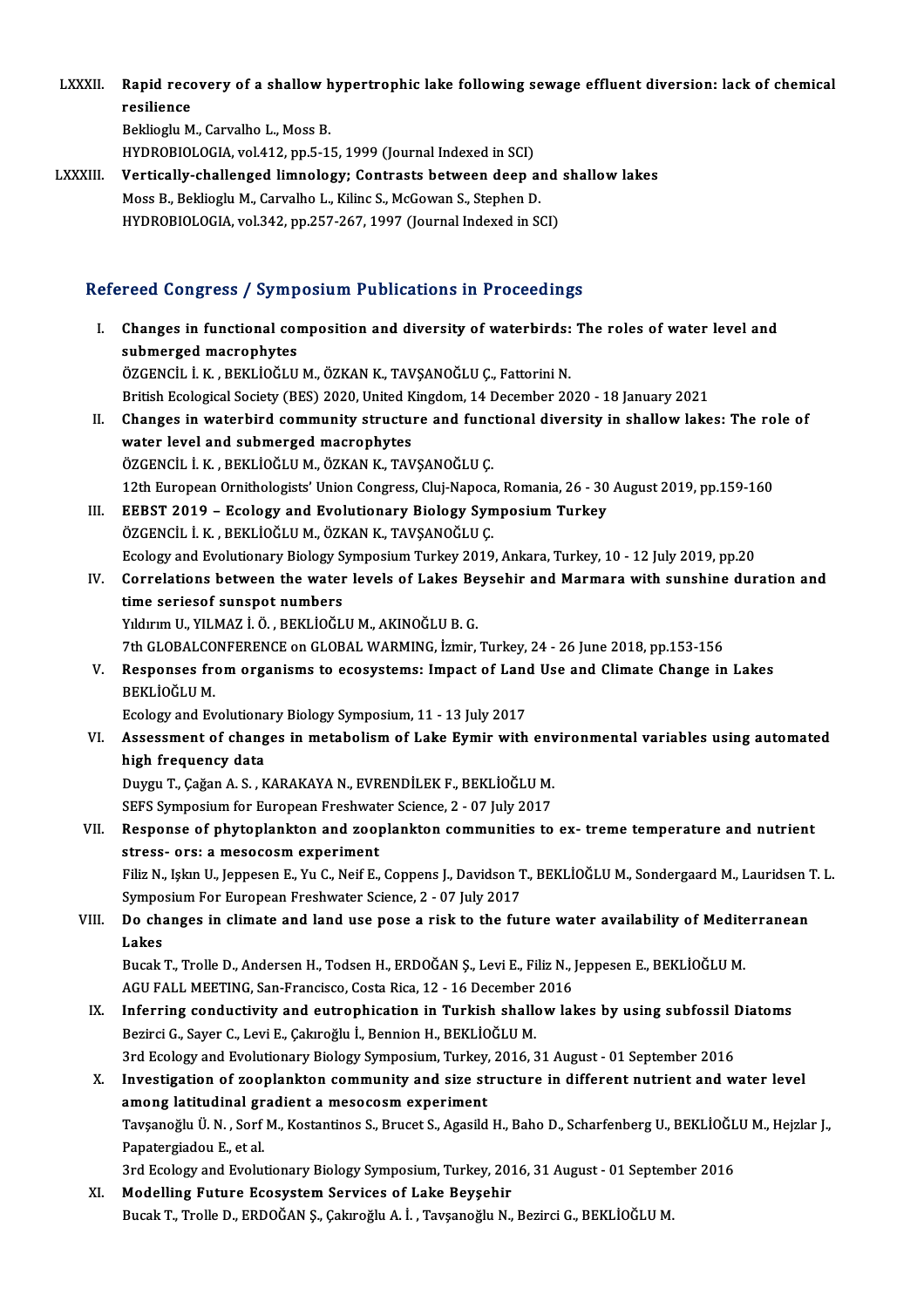3rd Ecology and Evolutionary Biology Symposium, Turkey, 2016, 31 August - 01 September 2016<br>How phytoplankton community necnones to extreme temperature and putrient streege

3rd Ecology and Evolutionary Biology Symposium, Turkey, 2016, 31 August - 01 September 2016<br>XII. How phytoplankton community response to extreme temperature and nutrient stressors using a<br>heated messessors experiment 3rd Ecology and Evolutionary Biol<br>How phytoplankton communit<br>heated mesocosm experiment<br>Filiz N. Jonneson E. Coo Y. Neif E. How phytoplankton community response to extreme temperature and nutrient stressors us:<br>heated mesocosm experiment<br>Filiz N., Jeppesen E., Cao Y., Neif E., Coppens J., Davidson T., Sondergaard M., Lauridsen T., BEKLİOĞLU M.<br> heated mesocosm experiment<br>3. Filiz N., Jeppesen E., Cao Y., Neif E., Coppens J., Davidson T., Sondergaard M., Lauridsen T., BEKLİOĞLU M.

3rd Ecology and Evolutionary Biology Symposium, Turkey, 2016, 31 August - 01 September 2016

- XIII. Restorationofeutrophicationindroughtstrickenlakesinmediterraneanclimaticregion a system of heavily eutrophic and relatively control lakes Restorationofeutrophicationindroughtstrickenlakesinmediterraneanclimaticregion a system<br>heavily eutrophic and relatively control lakes<br>BEKLİOĞLU M., ERDOĞAN Ş., ÖZEN A., Tavşanoğlu N., Coppens J., Levi E., Bucak T., Bezirc heavily eutrophic and relatively control lakes<br>BEKLİOĞLU M., ERDOĞAN Ş., ÖZEN A., Tavşanoğlu N., Coppens J., Levi E., B.<br>SIL 2016 Science for sustainable freshwater use, 31 July - 05 August 2016<br>How the nhytonlankten commu BEKLİOĞLU M., ERDOĞAN Ş., ÖZEN A., Tavşanoğlu N., Coppens J., Levi E., Bucak T., Bezirci G., Çakıroğlu İ.<br>SIL 2016 Science for sustainable freshwater use, 31 July - 05 August 2016<br>XIV. How the phytoplankton community in sh
- SIL 2016 Science for sustainable freshwater use, 31 Ju<br>How the phytoplankton community in shallowlain<br>respond to a heatwave a mesocosm experiment<br>Filip N. Jonnesen E. Cae Y. Frika N. Connens L. Davide How the phytoplankton community in shallowlakes with contrasting temperatures and nutrie<br>respond to a heatwave a mesocosm experiment<br>Filiz N., Jeppesen E., Cao Y., Erika N., Coppens J., Davidson T., Sondergaard M., Laurids respond to a heatwave a mesocosm experiment<br>Filiz N., Jeppesen E., Cao Y., Erika N., Coppens J., Davidson T., Sondergaard M., Lauridsen T., BEKLİOĞLU M.<br>SIL 2016, 31 July - 05 August 2016 Filiz N., Jeppesen E., Cao Y., Erika N., Coppens J., Davidson T., Sondergaard M., Lauridsen T., BEKLİOĞLU M.<br>SIL 2016, 31 July - 05 August 2016<br>XV. Impactofheatwavesalongwithnutrientenrichmentonzooplanktoncommunitystructur
- SIL 2016, 3<br>Impactofh<br>approach<br>Islan U. Tox Impactofheatwavesalongwithnutrientenrichmentonzooplanktoncommunitystructure mesocosms<br>approach<br>Işkın U., Tavşanoğlu N., Filiz N., Jeppesen E., BEKLİOĞLU M., Coa Y., Neif E., Lauridsen T., Davidson T., Sondergaard<br>M

approach<br>Işkın U., Tavşanoğlu N., Filiz N., Jeppesen E., BEKLİOĞLU M., Coa Y., Neif E., Lauridsen T., Davidson T., Sondergaard<br>M.

SIL 2016, Torino, Italy, 31 July - 05 August 2016

- M.<br>SIL 2016, Torino, Italy, 31 July 05 August 2016<br>XVI. Contributionofnon nativespeciestofishcommunitiesin1940europeanlakes geographical distribution<br>nuclistors of oscurrerse and proportions in sommunity abundance an SIL 2016, Torino, Italy, 31 July - 05 August 2016<br>Contributionofnon nativespeciestofishcommunitiesin1940europeanlakes geograp<br>predictors of occurrence and proportions in community abundance and biomass<br>Mehner T. Trechine C Contributionofnon nativespeciestofishcommunitiesin1940europeanlakes geographical distributio<br>predictors of occurrence and proportions in community abundance and biomass<br>Mehner T., Trochine C., Argillier C., Arranz İ., BEKL predictors of occurrence and proportions in community abundance and biomass<br>Mehner T., Trochine C., Argillier C., Arranz İ., BEKLİOĞLU M., Benajan L., Ferraira T., Hesthagen T., Holmgren k.,<br>Jeppesen E., et al. Mehner T., Trochine C., Argillier C., Arranz İ., BEK<br>Jeppesen E., et al.<br>SIL 2016, Torino, Italy, 31 July - 05 August 2016<br>Impact of extreme climatic exents en metal
- XVII. Impact of extreme climatic events on metabolism of Lake Eymir using real time automatic lake<br>observation station SIL 2016, Torino, Italy,<br>Impact of extreme c<br>observation station<br>Duygu T. Cožan A. S. d observation station<br>Duygu T., Çağan A. S. , Öğel R. D. , KARAKAYA N., BEKLİOĞLU M.<br>SIL 2016: Science for sustainable freshwater use, TORİNO, Italy, 31 July - 05 August 2016<br>How does elimate shange effect the response of sy

DuyguT.,ÇağanA.S. ,ÖğelR.D. ,KARAKAYAN.,BEKLİOĞLUM.

Duygu T., Çağan A. S., Öğel R. D., KARAKAYA N., BEKLİOĞLU M.<br>SIL 2016: Science for sustainable freshwater use, TORİNO, Italy, 31 July - 05 August 20<br>XVIII. How does climate change affect the response of cyanobacteria to nu SIL 2016: Science for sustainable freshwater use, TORİNO, Italy, 31 July - 05 August 2016<br>How does climate change affect the response of cyanobacteria to nutrients<br>Carvalho L., Thackeray S., Adrian R., Anneville O., BEKLİO How does climat<br>Carvalho L., Thacke<br>McElanery Y., et al.<br>SU. 2016 Science fo Carvalho L., Thackeray S., Adrian R., Anneville O., BEKLİOĞLU M., Cromie H., ERDOĞAN Ş.<br>McElanery Y., et al.<br>SIL 2016 Science for sustainable freshwater use, Torino, Italy, 31 July - 05 August 2016<br>Determinante of phytopla McElanery Y., et al.<br>SIL 2016 Science for sustainable freshwater use, Torino, Italy, 31 July - 05 Aug<br>XIX. Determinants of phytoplankton size structure in warm shallow lakes

- SIL 2016 Science for sustainable freshwater use, Torino, Italy, 31 July<br>Determinants of phytoplankton size structure in warm shall<br>ERDOĞAN Ş., Litchman E., Miller E., Tavşanoğlu Ü. N. , BEKLİOĞLU M.<br><sup>2nd Ecology and Evolut</sup> ERDOĞAN Ş., Litchman E., Miller E., Tavşanoğlu Ü. N. , BEKLİOĞLU M.<br>3rd Ecology and Evolutionary Biology Symposium, Turkey, 2016, 31 August - 01 September 2016 ERDOĞAN Ş., Litchman E., Miller E., Tavşanoğlu Ü. N. , BEKLİOĞLU M.<br>3rd Ecology and Evolutionary Biology Symposium, Turkey, 2016, 31 August - 01 September 2016<br>XX. Assesing the impact of environmental variables together wi
- 3rd Ecology and Evolutionary Biology Symposium, Turke<br>Assesing the impact of environmental variables to<br>metabolism Lake Eymir using high frequency data<br>Durgy T. KARAKAYA N. Cožon A.S., Öžel R.D., EVRENDI Assesing the impact of environmental variables together with a short of metabolism Lake Eymir using high frequency data<br>Duygu T., KARAKAYA N., Çağan A. S. , Öğel R. D. , EVRENDİLEK F., BEKLİOĞLU M.<br>2rd Ecology and Evolutio metabolism Lake Eymir using high frequency data<br>Duygu T., KARAKAYA N., Çağan A. S. , Öğel R. D. , EVRENDİLEK F., BEKLİOĞLU M.<br>3rd Ecology and Evolutionary Biology Symposium, Turkey, 2016, 31 August - 01 September 2016<br>Zeop

# Duygu T., KARAKAYA N., Çağan A. S. , Öğel R. D. , EVRENDİLEK F., BEKLİOĞLU M.<br>3rd Ecology and Evolutionary Biology Symposium, Turkey, 2016, 31 August - 01 September 2016<br>XXI. Zooplankton community structure under the impac 3rd Ecology and Evolutio<br>Zooplankton communi<br>mesocosms approach<br>Jelan u Tavcanoğlu N. Es Zooplankton community structure under the impact of heat waves and nutrient enrichment A<br>mesocosms approach<br>Işkın u., Tavşanoğlu N., Filiz N., Jeppesen E., BEKLİOĞLU M., Cao Y., Neif E., Lauridsen T., Davidson T., Sonderga

me<br>Işk<br>M Işkın u., Tavşanoğlu N., Filiz N., Jeppesen E., BEKLİOĞLU M., Cao Y., Neif E., Lauridsen T., Davidson T.<br>M.<br>3rd Ecology and Evolutionary Biology Symposium, Turkey, 2016, 31 August - 01 September 2016<br>Comparison of recent p

# M.<br>3rd Ecology and Evolutionary Biology Symposium, Turkey, 2016, 31 August - 01 September 2016<br>XXII. Comparison of recent past and present states of Turkish shallow lakes by using Cladocera sub fossil<br>remainings 3rd Ecology and Evolutionary Biology Symposium, Turkey, 2016, 31 August - 01 September 2016<br>Comparison of recent past and present states of Turkish shallow lakes by using Clado<br>remainings<br>Sual S., Çakıroğlu İ., Levi E., Be Comparison of recent past and present states<br>remainings<br>Sual S., Çakıroğlu İ., Levi E., Bezirci G., BEKLİOĞLU M.<br><sup>2nd Ecology and Evolutionary Biology Symposium T.</sub></sup>

3rdEcology andEvolutionaryBiology Symposium,Turkey,2016,31August -01 September 2016

# Sual S., Çakıroğlu İ., Levi E., Bezirci G., BEKLİOĞLU M.<br>3rd Ecology and Evolutionary Biology Symposium, Turkey, 2016, 31 August - 01 September 2016<br>XXIII. Roles of climate through hydrology and nutrient enrichment on 3rd Ecology and Evolutionary Biology Symposius<br>Roles of climate through hydrology and nu<br>lakes of Turkey using multiple approaches<br>REKLIOČLUM Tovenoč<sup>i</sup>ly N. Colinečiu L. Levi L Roles of climate through hydrology and nutrient enrichment on Ecology of Mediterranean Shallow<br>lakes of Turkey using multiple approaches<br>BEKLİOĞLU M., Tavşanoğlu N., Çakiroğlu İ., Levi E., ERDOĞAN Ş., Bucak T., ÖZKAN K., Ö

lakes of Turkey using multiple approaches<br>BEKLİOĞLU M., Tavşanoğlu N., Çakiroğlu İ., Levi E., ERDOĞAN Ş., Bucak T., ÖZKAN I<br>9th Symposium for European Freshwater Sciences 2015, Geneva, 5 - 10 July 2015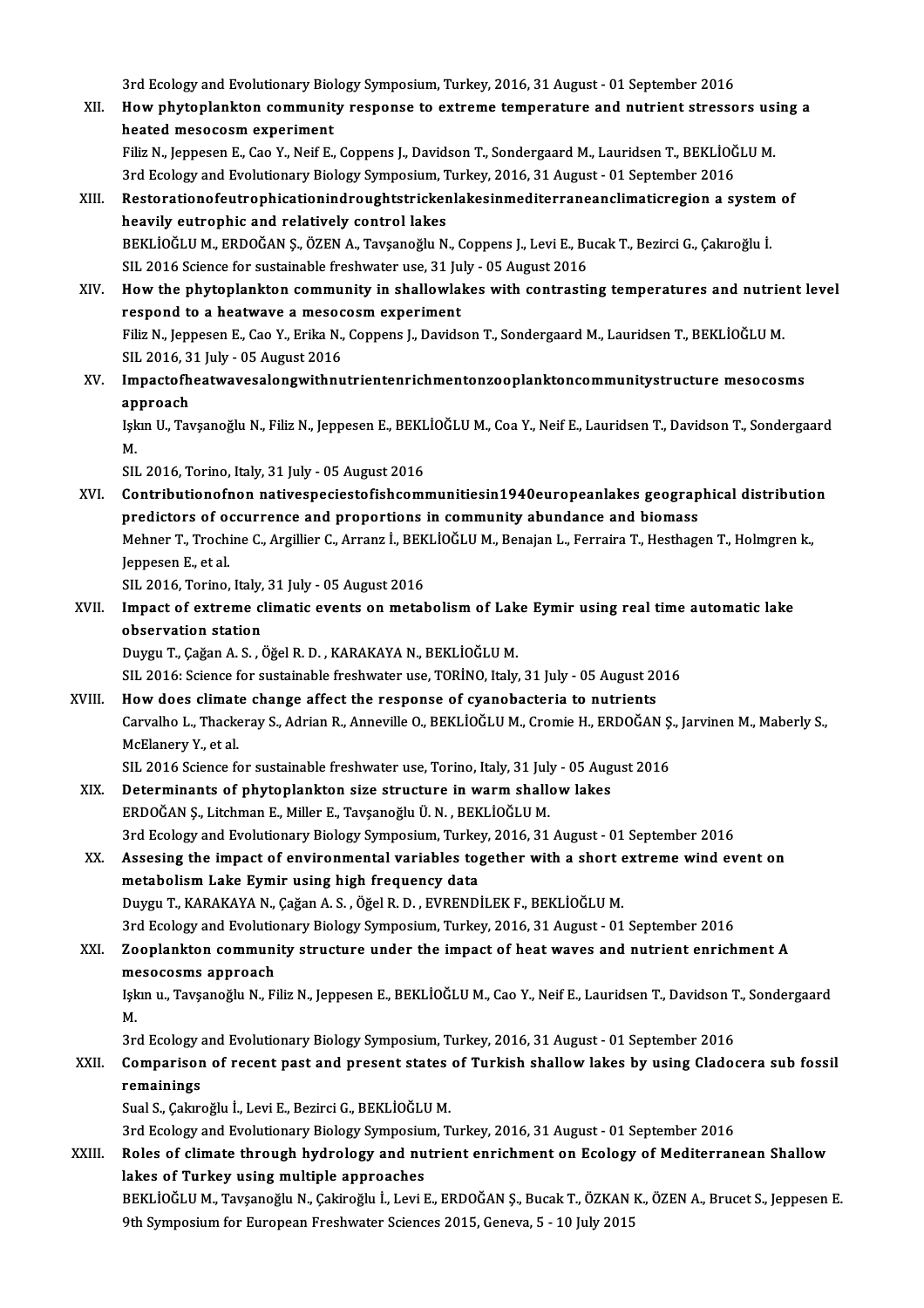| XXIV.        | Temperature drives the relationship between species and size diversity in lake fish communities                                                    |
|--------------|----------------------------------------------------------------------------------------------------------------------------------------------------|
|              | Brucet S., BEKLİOĞLU M., Mehner T., Svenning J., Thomas B., Bennejam I., Christine A., Holmgren K., Ian W.                                         |
|              | ASLO 2015 Aquatic Sciences Meeting: AquaticSciences: Globa lAnd Regional Perspectives-North Meets South,                                           |
|              | Granada, Nicaragua, 22 - 27 February 2015                                                                                                          |
| XXV.         | Impact of climate change on the hydrological and nutrient balance of a shallow Mediterranean lake<br>using catchment and lake modelling approaches |
|              | Coppens J., Bucak T., Tavşanoğlu N., Trolle D., BEKLİOĞLU M.                                                                                       |
|              | ASLO Aquatic Sciences Meeting, Granada, Nicaragua, 22 - 27 February 2015                                                                           |
| XXVI.        | A Novel Approach to Aquatic Ecotoxicology Applications of FTIR Spectroscopy                                                                        |
|              | AKKAŞ S. B. , ÇAKMAK G., BEKLİOĞLU YERLİ M., SEVERCAN F.                                                                                           |
|              | FT-IR Meeting in Berlin 2013: FT-IR Spectroscopy in Microbiological and Medical Diagnostics, 24 - 25 October                                       |
|              | 2013                                                                                                                                               |
| <b>XXVII</b> | Toward a protein profile of the zooplankton Daphnia pulex exposed to the pesticide cypermethrin                                                    |
|              | using ATR FTIR spectroscopy as a novel method                                                                                                      |
|              | AKKAŞ S. B., Severcan M., BEKLİOĞLU YERLİ M., SEVERCAN F.                                                                                          |
|              | 12th International Congress on Amino Acids, Peptides and Proteins (ICAAP 2011), 1 - 05 August 2011                                                 |
| XXVIII       | Tuzluluğun ve balık avlanma baskısının Daphnia pulex in hayatta kalma oranı ve yaşam döngüsü                                                       |
|              | parametreleri üzerindeki etkileri                                                                                                                  |
|              | Bezirci G., AKKAŞ S. B., YILDIRIM F., SEVERCAN F., BEKLİOĞLU YERLİ M.                                                                              |
|              | III. Ulusal Limnoloji Sempozyumu, Turkey, 27 - 29 August 2008                                                                                      |
| XXIX.        | Impact of pesticide Cypermethrin and fish kairomone on the life history traits of Daphnia pulex                                                    |
|              | AKKAŞ S. B., Bezirci G., BEKLİOĞLU YERLİ M.                                                                                                        |
|              | 5th Symposium for European Freshwater Sciences (SEFS 5), 8 - 13 July 2007                                                                          |
| XXX.         | Effects of salinity and fish predation on Daphnia pulex life history traits                                                                        |
|              | Bezirci G., AKKAŞ S. B., BEKLİOĞLU YERLİ M., YILDIRIM F.                                                                                           |
|              | 5th Symposium for European Freshwater Sciences (SEFS 5), 8 - 13 July 2007                                                                          |
| XXXI.        | Sipermetrin ve balık sinyalinin Daphnia pulex in morfolojik ve populasyon parametreleri üzerindeki<br>etkileri                                     |
|              | AKKAŞ S. B., Ülkü Nihan T., BEKLİOĞLU YERLİ M.                                                                                                     |
|              | XVIII. Ulusal Biyoloji Kongresi, Turkey, 26 - 30 June 2006                                                                                         |
| XXXII.       | Impact of pesticide and fish kairomone on the life history traits of Daphnia using molecular and<br>ecological approaches                          |
|              | AKKAŞ S. B., BEKLİOĞLU YERLİ M., SEVERCAN F.                                                                                                       |
|              | VII. International Symposium on Cladocera (Cladocera-2005), 3 - 09 September 2005                                                                  |
| XXXIII.      | Balık sinyalinin Fourier Transform Infrared spektroskopi tekniği ile araştırılması                                                                 |
|              | AKKAŞ S. B., TÜRKER S., Zorlu P., BEKLİOĞLU YERLİ M., SEVERCAN F.                                                                                  |
|              | XVI. Ulusal Biyoloji Kongresi, Turkey, 4 - 07 September 2002                                                                                       |
| XXXIV.       | Does biomanipulation work for warm-temperate lakes? first case study in an eutrophic Turkish lake                                                  |
|              | Beklioglu M                                                                                                                                        |
|              | NATO Advanced Research Workshop on the Issyk-Kul Lake, CHOLPON ATA, Kyrgyzstan, 25 - 28 September 2000,                                            |
|              | vol 13, pp 207-215                                                                                                                                 |
|              |                                                                                                                                                    |

## Supported Projects

Supported Projects<br>BEKLİOĞLU M., METİN M., Project Supported by Higher Education Institutions, Effects of Dissolved Organic Carbon<br>(DOC) and Zeaplankton Crazing on Phytoplankton Community, 2021, Continues ERKLIOĞLU M., METIN M., Project Supported by Higher Education Institutions, Eff<br>(DOC) and Zooplankton Grazing on Phytoplankton Community, 2021 - Continues<br>PEKLIOĞLU M. AUDET L. DAVIDSON T. A., KARAKAYA N., ÖZKAN K., JEPPES BEKLİOĞLU M., METİN M., Project Supported by Higher Education Institutions, Effects of Dissolved Organic Carbon<br>(DOC) and Zooplankton Grazing on Phytoplankton Community, 2021 - Continues<br>BEKLİOĞLU M., AUDET J., DAVİDSON T.

(DOC) and Zooplankton Grazing on Phytoplankton Community, 2021 - Continues<br>BEKLİOĞLU M., AUDET J., DAVİDSON T. A. , KARAKAYA N., ÖZKAN K., JEPPESEN E., YILMAZ G., Project Supported by<br>Higher Education Institutions, Underst BEKLİOĞLU M., AUDET J., DAVİDSON T. A. , KARAKAYA N., Ö<br>Higher Education Institutions, Understanding the complex ir<br>Gas emissions of Anatolian inland waters, 2021 - Continues<br>BEKLİOĞLU M., ELLİZ N., Project Sunnerted bu Hi Higher Education Institutions, Understanding the complex interaction of salinization and eutrophication on Green Hc<br>Gas emissions of Anatolian inland waters, 2021 - Continues<br>BEKLİOĞLU M., FİLİZ N., Project Supported by Hi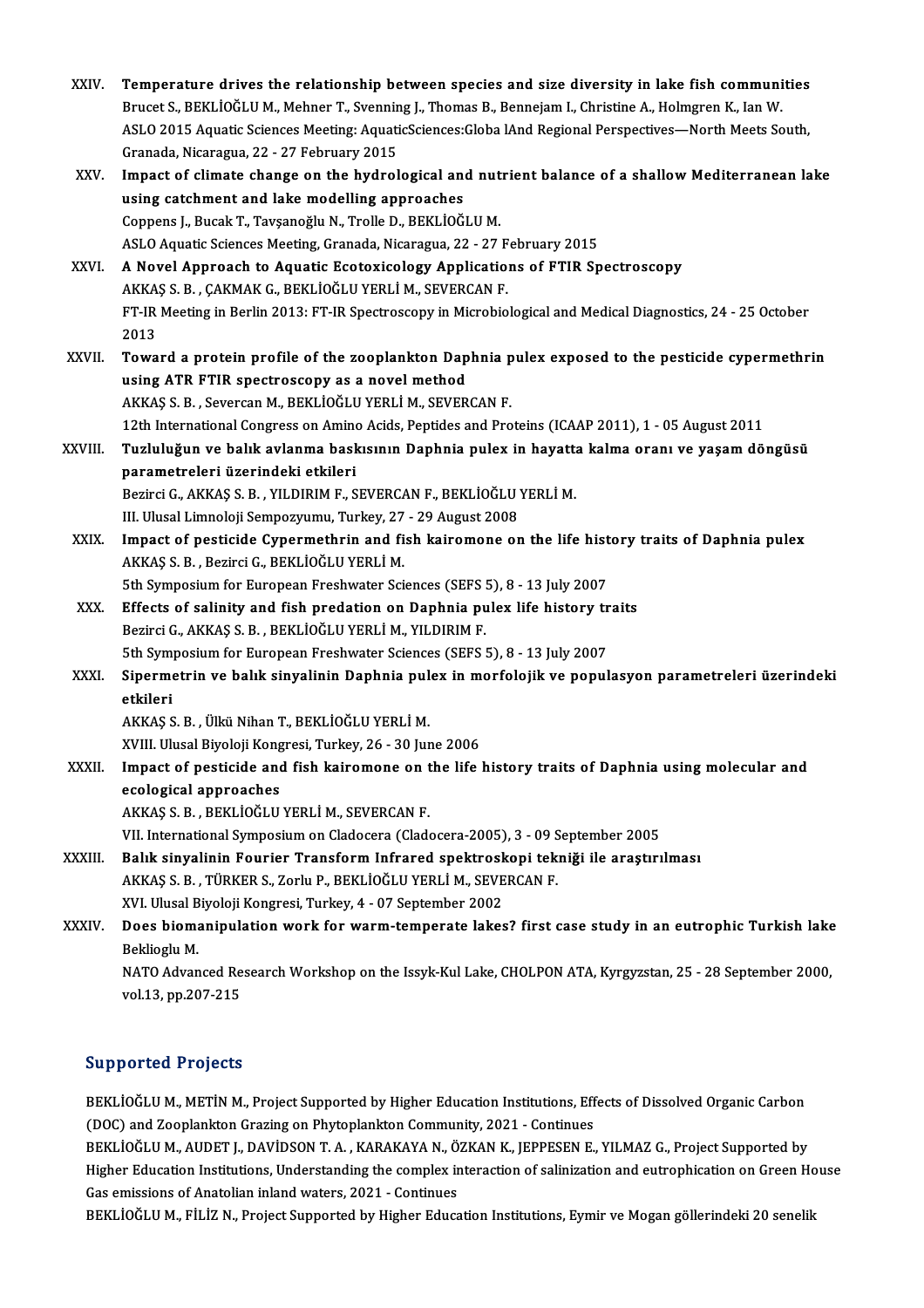izleme çalışmasının devam ettirilmesi, 2020 - Continues

izleme çalışmasının devam ettirilmesi, 2020 - Continues<br>Dolcerocca A. P. C. , Beklioğlu M., Akyürek S. Z. , H2020 Project, POND Ecosystems for Resilient FUture Landscapes in a izleme çalışmasının devam ettir<br>Dolcerocca A. P. C. , Beklioğlu M<br>changing climate, 2020 - 2024<br>Beklioğlu M. H2020 Project, AG Dolcerocca A. P. C. , Beklioğlu M., Akyürek S. Z. , H2020 Project, POND Ecosystems for Resilient FUture Landscapes in a<br>changing climate, 2020 - 2024<br>Beklioğlu M., H2020 Project, AQUACOSM-plus: Network of Leading Ecosystem

changing climate, 2020 - 2024<br>Beklioğlu M., H2020 Project, AQUACOSM-plus: Network of Leading Ecosystem Scale Experimen<br>Facilities Connecting Rivers, Lakes, Estuaries and Oceans in Europe and beyond, 2020 - 2024<br>REKLIOČLU M Beklioğlu M., H2020 Project, AQUACOSM-plus: Network of Leading Ecosystem Scale Experimental AQUAtic MesoCOSM<br>Facilities Connecting Rivers, Lakes, Estuaries and Oceans in Europe and beyond, 2020 - 2024<br>BEKLİOĞLU M., EU Supp

Facilities Connecting Rivers, Lakes, Estuaries and Oceans in Europe and beyond, 2020 - 2024<br>BEKLİOĞLU M., EU Supported Other Project, Network of Leading European AQUAtic MesoCOSM Facilities Connecting<br>Mountains to Oceans f BEKLİOĞLU M., EU Supported Other Project, Network of Leading European AQUAtic MesoCOSM Facilities Connecting

Mountains to Oceans from the Arctic to the Mediterranean, 2017 - 2020<br>BEKLİOĞLU M., YÜKRÜK C., ÇELİK B., YAPRAK G., BAŞTÜRK S., BARUT M. O. , TATLI M., ÇİĞDEM C., UÇAR B., ÖZOĞUI<br>Al., Project Supported by Higher Education BEKLİOĞLU M., YÜKRÜK C., ÇELİK B., YAPRAK G., BAŞTÜRK S., BARUT M. O.<br>al., Project Supported by Higher Education Institutions, ODTÜ Eymir Gölü B.<br>Çeşitliliğinin Araştırılması ve Koruma Zonlarının Belirlenmesi, 2017 - 2020<br> al., Project Supported by Higher Education Institutions, ODTÜ Eymir Gölü Bozkır ve Orman Ekosistemleri Biyolojik<br>Çeşitliliğinin Araştırılması ve Koruma Zonlarının Belirlenmesi, 2017 - 2020<br>BEKLİOĞLU M., TÜBİTAK Internation

Çeşitliliğinin Araştırılması ve Koruma Zonlarının Belirlenmesi, 2017 - 2020<br>BEKLİOĞLU M., TÜBİTAK International Bilateral Joint Cooperation Program Project, Gerçek Zamanlı Otomatik Göl İz<br>Sistemi ile Göl Metabolizması ve F BEKLİOĞLU M., TÜBİTAK I<mark>I</mark><br>Sistemi ile Göl Metabolizma<br>Araştırılması, 2015 - 2018<br>PEKLİOĞLU M., ELI Sunnor Sistemi ile Göl Metabolizması ve Fitoplankton Biyokütlesinin Uç Olaylar ve Çevresel Değişkenlere Göre Değişiminin<br>Araştırılması, 2015 - 2018<br>BEKLİOĞLU M., EU Supported Other Project, Managing Aquatic ecosystems and water R

Araştırılması, 2015 - 2018<br>BEKLİOĞLU M., EU Supported Other Project, Managing Aquatic ecosystems and water Resources under mult<br>2014 - 2018<br>BEKLİOĞLU M., Project Supported by Higher Education Institutions, GÖL SADİMANLARIN BEKLİOĞLU M., EU Supported Other Project, Managing Aquatic ecosystems and water Resources under multi<br>2014 - 2018<br>BEKLİOĞLU M., Project Supported by Higher Education Institutions, GÖL SADİMANLARINDAKİ CLADOCERA<br>SUPEOSİLLER

2014 - 2018<br>BEKLİOĞLU M., Project Supported by Higher Education Institutions, GÖL SADİMANLARINDAKİ CLADOCER<br>SUBFOSİLLERİ KULLANILARAK YAKIN GEÇMİŞTEN GÜNÜMÜZE CLADOCERA TÜRLERİNİN DAĞILINDAKİ<br>DEĞİSİM ERİN BELİRI ENMESİ VE BEKLİOĞLU M., Project Supported by Higher Education Institutions, GÖL SADİMANLARINDA<br>SUBFOSİLLERİ KULLANILARAK YAKIN GEÇMİŞTEN GÜNÜMÜZE CLADOCERA TÜRLERİNİN I<br>DEĞİŞİMLERİN BELİRLENMESİ VE OLASI NEDENLERİN DEĞERLENSİRİLMESİ

DEĞİŞİMLERİN BELİRLENMESİ VE OLASI NEDENLERİN DEĞERLENSİRİLMESİ, 2017 - 2017<br>BEKLİOĞLU M., Project Supported by Higher Education Institutions, ISI DALGALARININ VE ÖTROFİKASYONUN DEĞİŞİMLERİN BELİRLENMESİ VE OLASI NEDENLERİN DEĞERLENSİRİLMESİ, 2017 -<br>BEKLİOĞLU M., Project Supported by Higher Education Institutions, ISI DALGALARINI<br>ZOOPLANKTON KOMÜNİTESİ ÜZERİNDEKİ ETKİSİ: MEZOKOZM DENEYİ, 2017 - 20

BEKLİOĞLU M., Tolunay D., Project Supported by Higher Education Institutions, Eymir ve Mogan Gölleri Ekolojik izlenme,<br>2017 - 2017 ZOOPLANKT<mark>(</mark><br>BEKLİOĞLU I<br>2017 - 2017<br>PEKLİOĞLU I BEKLİOĞLU M., Tolunay D., Project Supported by Higher Education Institutions, Eymir ve Mogan Gölleri Ekolojik izlenme,<br>2017 - 2017<br>BEKLİOĞLU M., Project Supported by Higher Education Institutions, GERÇEK ZAMANLI OTOMATİK G

2017 - 2017<br>BEKLİOĞLU M., Project Supported by Higher Education Institutions, GERÇEK ZAMANLI OTOMATİK GÖL İZLEME<br>İLE UÇ OLAYLAR VE ÇEVRESEL DEĞİŞKENLERE GÖRE GÖL METABOLİZMASININ HASAPLANMASI, 2017 - 2017<br>PEKLİOĞLU M. TOLU BEKLİOĞLU M., Project Supported by Higher Education Institutions, GERÇEK ZAMANLI OTOMATİK GÖL İZLEME SİST<br>İLE UÇ OLAYLAR VE ÇEVRESEL DEĞİŞKENLERE GÖRE GÖL METABOLİZMASININ HASAPLANMASI, 2017 - 2017<br>BEKLİOĞLU M., TOLUNAY D. İLE UÇ OLAYLAR VE ÇEVRESEL DEĞİŞKENLERE GÖRE GÖL METABOLİZMASININ HASAPLANMASI, 2017 - 2017<br>BEKLİOĞLU M., TOLUNAY D., YAĞLI M. B. , DEMİREL S., AYDEMİR M. O. , ÇEVİK R., ÇAKIROĞLU J., AKOĞLU Ö., Project<br>Supported by Higher BEKLİOĞLU M., TOLUNAY D., YAĞLI M. B., DEMİREL S., AYDEMİR M. O., ÇEVİK R., ÇAKIROĞLU J., AKOĞLU Ö., Project

GÖZENA.G. ,BEKLİOĞLUM.,KEPENEKE.Ş. , İZGÜK.F. ,GÜNDÜZU.,GÜRSELM.,DOĞANM.,ÖZCENGİZG.,BİLGİNC.C. , 2017 - 2017<br>GÖZEN A. G. , BEKLİOĞLU M., KEPENEK E. Ş. , İZGÜ K. F. , GÜNDÜZ U., GÜRSEL M., DOĞAN M., ÖZCENGİZ G., Bİ!<br>ÖNDE S., Project Supported by Higher Education Institutions, Kurşun ve Kadmiyum Ağır Metallerinin Yüksek

Derişimlerine alıştırılmış Çevresel Bakterilerde Maruziyet Altındaki Fizyolojik Uyumlamanın Moleküler Kökenleri, 2016 -<br>2016 ÖNDE<br>Derişi<br>2016<br>PEKLİ Derişimlerine alıştırılmış Çevresel Bakterilerde Maruziyet Altındaki Fizyolojik Uyumlamanın Moleküler Kökenleri, 2<br>2016<br>BEKLİOĞLU M., Project Supported by Higher Education Institutions, FEN BİLİMLERİ ENSTİTÜSÜ/LİSANSÜSTÜ T

2016<br>BEKLİOĞLU M., Projec<br>PROJESİ, 2014 - 2016<br>PEKLİOĞLU M., Projec BEKLİOĞLU M., Project Supported by Higher Education Institutions, FEN BİLİMLERİ ENSTİTÜSÜ/LİSANSÜSTÜ TEZ<br>PROJESİ, 2014 - 2016<br>BEKLİOĞLU M., Project Supported by Higher Education Institutions, FEN BİLİMLERİ ENSTİTÜSÜ/LİSANS

PROJESİ, 2014 - 2016<br>BEKLİOĞLU M., Projec<br>PROJESİ, 2014 - 2016<br>PEKLİOĞLU M. Projec BEKLİOĞLU M., Project Supported by Higher Education Institutions, FEN BİLİMLERİ ENSTİTÜSÜ/LİSANSÜSTÜ TEZ<br>PROJESİ, 2014 - 2016<br>BEKLİOĞLU M., Project Supported by Higher Education Institutions, FEN BİLİMLERİ ENSTİTÜSÜ/LİSANS

PROJESİ, 2014 - 2016<br>BEKLİOĞLU M., Project Supported by Higher Education Institutions, FEN BİLİMLERİ ENSTİTÜSÜ/LİSANSÜSTÜ TEZ<br>PROJESİ, 2014 - 2016 BEKLİOĞLU M., Project Supported by Higher Education Institutions, FEN BİLİMLERİ ENSTİTÜSÜ/LİSANSÜSTÜ TEZ<br>PROJESİ, 2014 - 2016<br>BEKLİOĞLU M., Project Supported by Higher Education Institutions, FEN BİLİMLERİ ENSTİTÜSÜ/LİSANS

PROJESİ, 2014 - 2016<br>BEKLİOĞLU M., Projec<br>PROJESİ, 2014 - 2016<br>CÖZEN A.C., PEKLİOČ BEKLİOĞLU M., Project Supported by Higher Education Institutions, FEN BİLİMLERİ ENSTİTÜSÜ/LİSANSÜSTÜ TEZ<br>PROJESİ, 2014 - 2016<br>GÖZEN A. G. , BEKLİOĞLU M., İZGÜ K. F. , GÜRSEL M., DOĞAN M., ÖZCENGİZ G., BİLGİN C. C. , ÖNDE S

PROJESİ, 2014 - 2016<br>GÖZEN A. G. , BEKLİOĞLU M., İZGÜ K. F. , GÜRSEL M., DOĞAN M., ÖZCENGİZ G., BİLGİN C. C. , ÖNDE S., Project Supported<br>by Higher Education Institutions, Tatlısu Acinetobacter türlerinin antibiyotik maruz GÖZEN A. G. , BEKLİOĞLU M., İZGÜ K. F.<br>by Higher Education Institutions, Tatlısı<br>değişimlerin belirlenmesi, 2015 - 2015<br>PEKLİOĞLU M. Project Sunnerted by H by Higher Education Institutions, Tatlısu Acinetobacter türlerinin antibiyotik maruziyeti altında sergiledikleri molek<br>değişimlerin belirlenmesi, 2015 - 2015<br>BEKLİOĞLU M., Project Supported by Higher Education Institutions

değişimlerin belirlenm<br>BEKLİOĞLU M., Projec<br>PROJESİ, 2014 - 2015<br>PEKLİOĞLU M., Projec BEKLİOĞLU M., Project Supported by Higher Education Institutions, FEN BİLİMLERİ ENSTİTÜSÜ/LİSANSÜSTÜ TEZ<br>PROJESİ, 2014 - 2015<br>BEKLİOĞLU M., Project Supported by Higher Education Institutions, FEN BİLİMLERİ ENSTİTÜSÜ/LİSANS

PROJESİ, 2014 - 2015<br>BEKLİOĞLU M., Project Supported by Higher Education Institutions, FEN BİLİMLERİ ENSTİTÜSÜ/LİSANSÜSTÜ TEZ<br>PROJESİ, 2014 - 2015 BEKLİOĞLU M., Project Supported by Higher Education Institutions, FEN BİLİMLERİ ENSTİTÜSÜ/LİSANSÜSTÜ TEZ<br>PROJESİ, 2014 - 2015<br>BEKLİOĞLU M., Project Supported by Higher Education Institutions, FEN BİLİMLERİ ENSTİTÜSÜ/LİSANS

PROJESİ, 2014 - 2015<br>BEKLİOĞLU M., Projec<br>PROJESİ, 2014 - 2015<br>PEKLİOĞLU M. Projec BEKLİOĞLU M., Project Supported by Higher Education Institutions, FEN BİLİMLERİ ENSTİTÜSÜ/LİSANSÜSTÜ TEZ<br>PROJESİ, 2014 - 2015<br>BEKLİOĞLU M., Project Supported by Higher Education Institutions, FEN BİLİMLERİ ENSTİTÜSÜ/LİSANS

PROJESİ, 2014 - 2015<br>BEKLİOĞLU M., Projec<br>PROJESİ, 2014 - 2014<br>PEKLİOĞLU M. Projec BEKLİOĞLU M., Project Supported by Higher Education Institutions, FEN BİLİMLERİ ENSTİTÜSÜ/LİSANSÜSTÜ TEZ<br>PROJESİ, 2014 - 2014<br>BEKLİOĞLU M., Project Supported by Higher Education Institutions, FEN BİLİMLERİ ENSTİTÜSÜ/LİSANS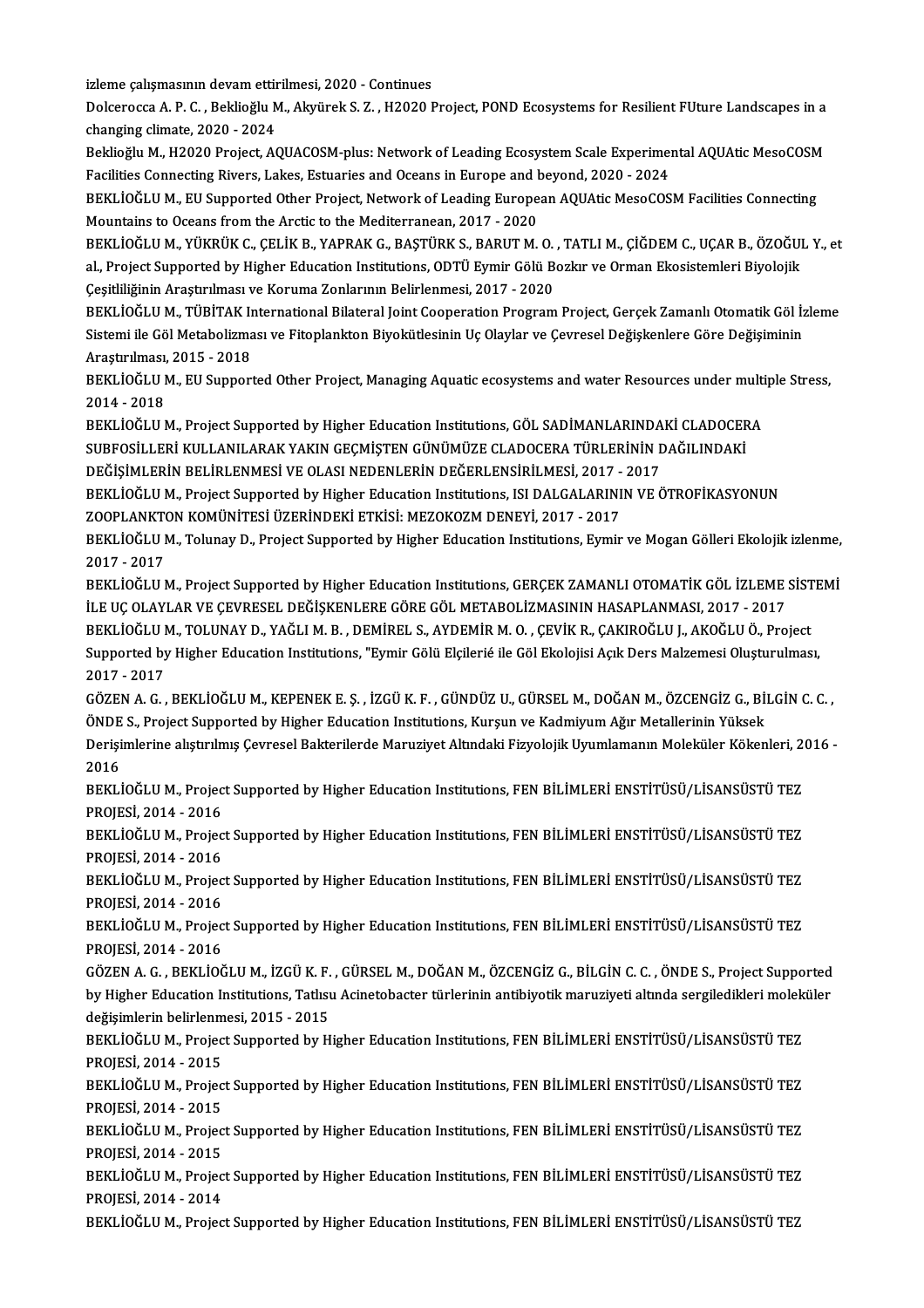PROJESİ,2014 -2014

PROJESİ, 2014 - 2014<br>BEKLİOĞLU M., Project Supported by Higher Education Institutions, FEN BİLİMLERİ ENSTİTÜSÜ/LİSANSÜSTÜ TEZ<br>PROJESİ, 2014, ...2014 PROJESİ, 2014 - 2014<br>BEKLİOĞLU M., Projec<br>PROJESİ, 2014 - 2014<br>PEKLİOĞLU M. Projec BEKLİOĞLU M., Project Supported by Higher Education Institutions, FEN BİLİMLERİ ENSTİTÜSÜ/LİSANSÜSTÜ TEZ<br>PROJESİ, 2014 - 2014<br>BEKLİOĞLU M., Project Supported by Higher Education Institutions, FEN BİLİMLERİ ENSTİTÜSÜ/LİSANS

PROJESİ, 2014 - 2014<br>BEKLİOĞLU M., Project Supported by Higher Education Institutions, FEN BİLİMLERİ ENSTİTÜSÜ/LİSANSÜSTÜ TEZ<br>PROJESİ, 2014 - 2014 BEKLİOĞLU M., Project Supported by Higher Education Institutions, FEN BİLİMLERİ ENSTİTÜSÜ/LİSANSÜSTÜ TEZ<br>PROJESİ, 2014 - 2014<br>BEKLİOĞLU M., Project Supported by Higher Education Institutions, FEN BİLİMLERİ ENSTİTÜSÜ/LİSANS

PROJESİ, 2014 - 2014<br>BEKLİOĞLU M., Projec<br>PROJESİ, 2014 - 2014<br>PEKLİOĞLU M., Projec BEKLİOĞLU M., Project Supported by Higher Education Institutions, FEN BİLİMLERİ ENSTİTÜSÜ/LİSANSÜSTÜ TEZ<br>PROJESİ, 2014 - 2014<br>BEKLİOĞLU M., Project Supported by Higher Education Institutions, FEN BİLİMLERİ ENSTİTÜSÜ/LİSANS

PROJESİ, 2014 - 2014<br>BEKLİOĞLU M., Projec<br>PROJESİ, 2014 - 2014<br>PEKLİOĞLU M., Projec BEKLİOĞLU M., Project Supported by Higher Education Institutions, FEN BİLİMLERİ ENSTİTÜSÜ/LİSANSÜSTÜ TEZ<br>PROJESİ, 2014 - 2014<br>BEKLİOĞLU M., Project Supported by Higher Education Institutions, FEN BİLİMLERİ ENSTİTÜSÜ/LİSANS

PROJESİ, 2014 - 2014<br>BEKLİOĞLU M., Projec<br>PROJESİ, 2014 - 2014<br>CÖZEN A.C., ÖYTEMA BEKLİOĞLU M., Project Supported by Higher Education Institutions, FEN BİLİMLERİ ENSTİTÜSÜ/LİSANSÜSTÜ TEZ<br>PROJESİ, 2014 - 2014<br>GÖZEN A. G. , ÖKTEM H. A. , BUCAK T., COPPENS J. E. P. , KALVENAS J. E. , İZGÜ K. F. , BEKLİOĞLU

PROJESİ, 2014 - 2014<br>GÖZEN A. G. , ÖKTEM H. A. , BUCAK T., COPPENS J. E. P. , KALVENAS J. E. , İZGÜ K. F. , BEKLİOĞLU M., BİRAND ÖZSOY A. C. ,<br>GÜNDÜZ U., GÜRSEL M., et al., Project Supported by Higher Education Institution GÖZEN A. G. , ÖKTEM H. A. , BUCAK T., COPPENS J. E. P. , KALVENAS J. E. , İZGÜ K. F. , BEKLİC<br>GÜNDÜZ U., GÜRSEL M., et al., Project Supported by Higher Education Institutions, Sucul bic<br>nikel ve kadmiyum dirençlerinin beli GÜNDÜZ U., GÜRSEL M., et al., Project Supported by Higher Education Institutions, Sucul biofilm bakterilerinin ars<br>nikel ve kadmiyum dirençlerinin belirlenmesi ve moleküler karakterizasyonu, 2013 - 2014<br>BEKLİOĞLU M., KALVE

nikel ve kadmiyum dirençlerinin belirlenmesi ve moleküler<br>BEKLİOĞLU M., KALVENAS J. E. , Project Supported by High<br>KARBONDİYOKSİT AKİSİNİN BELİRLENMESİ, 2013 - 2013<br>BEKLİOĞLU M. BEZİRCİ G. Project Supported by Higher Es BEKLİOĞLU M., KALVENAS J. E. , Project Supported by Higher Education Institutions, TÜRKİYE SIĞ GÖLLERİNDE<br>KARBONDİYOKSİT AKİSİNİN BELİRLENMESİ, 2013 - 2013<br>BEKLİOĞLU M., BEZİRCİ G., Project Supported by Higher Education In

KARBONDİYOKSİT AKİSİNİN BELİRLENMESİ, 2013 - 2013<br>BEKLİOĞLU M., BEZİRCİ G., Project Supported by Higher Education Institutions, DİATOM FOSİLLERİ KULLANARAK<br>YAKIN GECMİSTEN GÜNÜMÜZE SIĞ GÖLLERDE ÖTROFİKASYONUN BELİRLENMESİ, BEKLİOĞLU M., BEZİRCİ G., Project Supported by Higher Education Institutions, DİATOM FOSİLLERİ KULLANAR*ı*<br>YAKIN GEÇMİŞTEN GÜNÜMÜZE SIĞ GÖLLERDE ÖTROFİKASYONUN BELİRLENMESİ, 2013 - 2013<br>BEKLİOĞLU M., ERSOY Z., Project Supp

YAKIN GEÇMİŞTEN GÜNÜMÜZE SIĞ GÖLLERDE ÖTROFİKASYONUN BELİRLENI<br>BEKLİOĞLU M., ERSOY Z., Project Supported by Higher Education Institutions, :<br>CLADOCERA ÜZERİNDEKİ BARINAK ETKİSİNİN ARAŞTIRILMASI, 2013 - 2013<br>BEKLİOĞLU M. CO BEKLİOĞLU M., ERSOY Z., Project Supported by Higher Education Institutions, SU BULANIKLIĞININ BÜYÜ<br>CLADOCERA ÜZERİNDEKİ BARINAK ETKİSİNİN ARAŞTIRILMASI, 2013 - 2013<br>BEKLİOĞLU M., COPPENS J. E. P. , Project Supported by Hig

CLADOCERA ÜZERİNDEKİ BARINAK ETKİSİNİN ARAŞTIRILMASI, 2013 - 2013<br>BEKLİOĞLU M., COPPENS J. E. P. , Project Supported by Higher Education Institutions, AKDENİZ SIĞ GÖL<br>EKOSİSTEMLERİNDEKİ HİDROLİK YÜKLEME İLE GÖL BESİN TUZU ETKİLERİNE KARŞI UYUM STRATEJİLERİ GELİŞTİRME, 2013 - 2013 EKOSİSTEMLERİNDEKİ HİDROLİK YÜKLEME İLE GÖL BESİN TUZU YOĞUNLUĞU ARASINDAKİ İLİŞKİ: İKLİM DEĞİŞİK<br>ETKİLERİNE KARŞI UYUM STRATEJİLERİ GELİŞTİRME, 2013 - 2013<br>BEKLİOĞLU M., ÖNAL D., Project Supported by Higher Education Inst

ETKİLERİNE KARŞI UYUM STRATEJİLERİ GELİŞTİRME, 2013 - 2013<br>BEKLİOĞLU M., ÖNAL D., Project Supported by Higher Education Institutions, İSVEÇ'TEN TÜRKİYE'YE PAN-AVRUPA<br>MEZOKOZM DENEYLERİNDE İKLİM, ÖTROFİKASYON VE SU SEVİYESİ BEKLİOĞLU M., ÖNAL D<br>MEZOKOZM DENEYLER<br>ETKİLERİ, 2013 - 2013<br>PEKLİOĞLU M. LEVLE MEZOKOZM DENEYLERİNDE İKLİM, ÖTROFİKASYON VE SU SEVİYESİ DEĞİŞİMLERİNİN MAKROFİT BÜYÜMESİ ÜZERİNE<br>ETKİLERİ, 2013 - 2013<br>BEKLİOĞLU M., LEVI E. E. , Project Supported by Higher Education Institutions, SUİÇİ VE SUÜSTÜ BİTKİ

ETKİLERİ, 2013 - 2013<br>BEKLİOĞLU M., LEVI E. E. , Project Supported by Higher Education Institutions, SUİÇİ VE SUÜSTÜ BİTKİ<br>MAKROFOSİLLERİ KULLANILARAK YAKIN GEÇMİŞTEN GÜNÜMÜZE BİTKİ DEĞİŞİMİNİN VE OLASI NEDENLERİNİN<br>DEĞERI DEĞERLENDİRİLMESİ.,2013 -2013 MAKROFOSİLLERİ KULLANILARAK YAKIN GEÇMİŞTEN GÜNÜMÜZE BİTKİ DEĞİŞİMİNİN VE OLASI NEDENLE<br>DEĞERLENDİRİLMESİ., 2013 - 2013<br>BEKLİOĞLU M., BUCAK T., Project Supported by Higher Education Institutions, İKLİM DEĞİŞİKLİĞİ VE ARAZİ

BEKLİOĞLU M., BUCAK T., Project Supported by Higher Education Institutions, İKLİM DEĞİŞİKLİĞİ VE ARAZİ<br>KULLANIMININ BEYSEHİR HAVZASI ÜZERİNDEKİ ETKİLERİNİN BELİRLENMESİ, 2013 - 2013 BEKLİOĞLU M., BUCAK T., Project Supported by Higher Education Institutions, İKLİM DEĞİŞİKLİĞİ VE ARAZİ<br>KULLANIMININ BEYŞEHİR HAVZASI ÜZERİNDEKİ ETKİLERİNİN BELİRLENMESİ, 2013 - 2013<br>BEKLİOĞLU M., ÇAĞAN A. S. , Project Supp

KULLANIMININ BEYŞEHİR HAVZASI ÜZERİNDEKİ ETKİLERİNIN BE<br>BEKLİOĞLU M., ÇAĞAN A. S. , Project Supported by Higher Educatio<br>MOGAN GÖLÜ HAVZAZINDA UYGULAMAYA KOYMAK, 2013 - 2013<br>BEKLİOĞLU M. Project Supported by Higher Educati BEKLİOĞLU M., ÇAĞAN A. S. , Project Supported by Higher Education Institutions, ARAZİ KULLANIM SWAT MODELİNİN<br>MOGAN GÖLÜ HAVZAZINDA UYGULAMAYA KOYMAK, 2013 - 2013<br>BEKLİOĞLU M., Project Supported by Higher Education Institu

MOGAN GÖLÜ HAVZAZINDA UYGULAMAYA KOYM<br>BEKLİOĞLU M., Project Supported by Higher Educ:<br>Mevsimsel Değişiminin Araştırılması, 2012 - 2012 Mevsimsel Değişiminin Araştırılması, 2012 - 2012<br>Activities in Scientific Journals

Activities in Scientific Journals<br>Turkish Journal of Zoology, Advisory Committee Member, 2018 - Continues<br>Limpelegy And Ossanography, Committee Member, 2016 - Continues Little Correct of Securities Committee Member, 2018 - Continues<br>Turkish Journal of Zoology, Advisory Committee Member, 2016 - Continues<br>Limnology And Oceanography, Committee Member, 2016 - Continues Limnology And Oceanography, Committee Member, 2016 - Continues<br>Scientific Consultations

Scientific Consultations<br>Parlar Vakfı , Scientific Consultancy, Middle East Technical University, Faculty Of Arts And Sciences, Department Of<br>Rialagy Turkey, 2015 , Continues Biology, Turkey, 2015<br>Biology, Turkey, 2015 - Continues<br>TEMA, Scientific Concultorey, Midd Parlar Vakfi , Scientific Consultancy, Middle East Technical University, Faculty Of Arts And Sciences, Department Of<br>Biology, Turkey, 2015 - Continues<br>TEMA, Scientific Consultancy, Middle East Technical University, Faculty

Biology, Turkey, 2015 - Continues<br>TEMA, Scientific Consultancy, Middle East Technical University, Faculty Of Arts And Sciences, Department Of Biology,<br>Turkey, 2015 - Continues